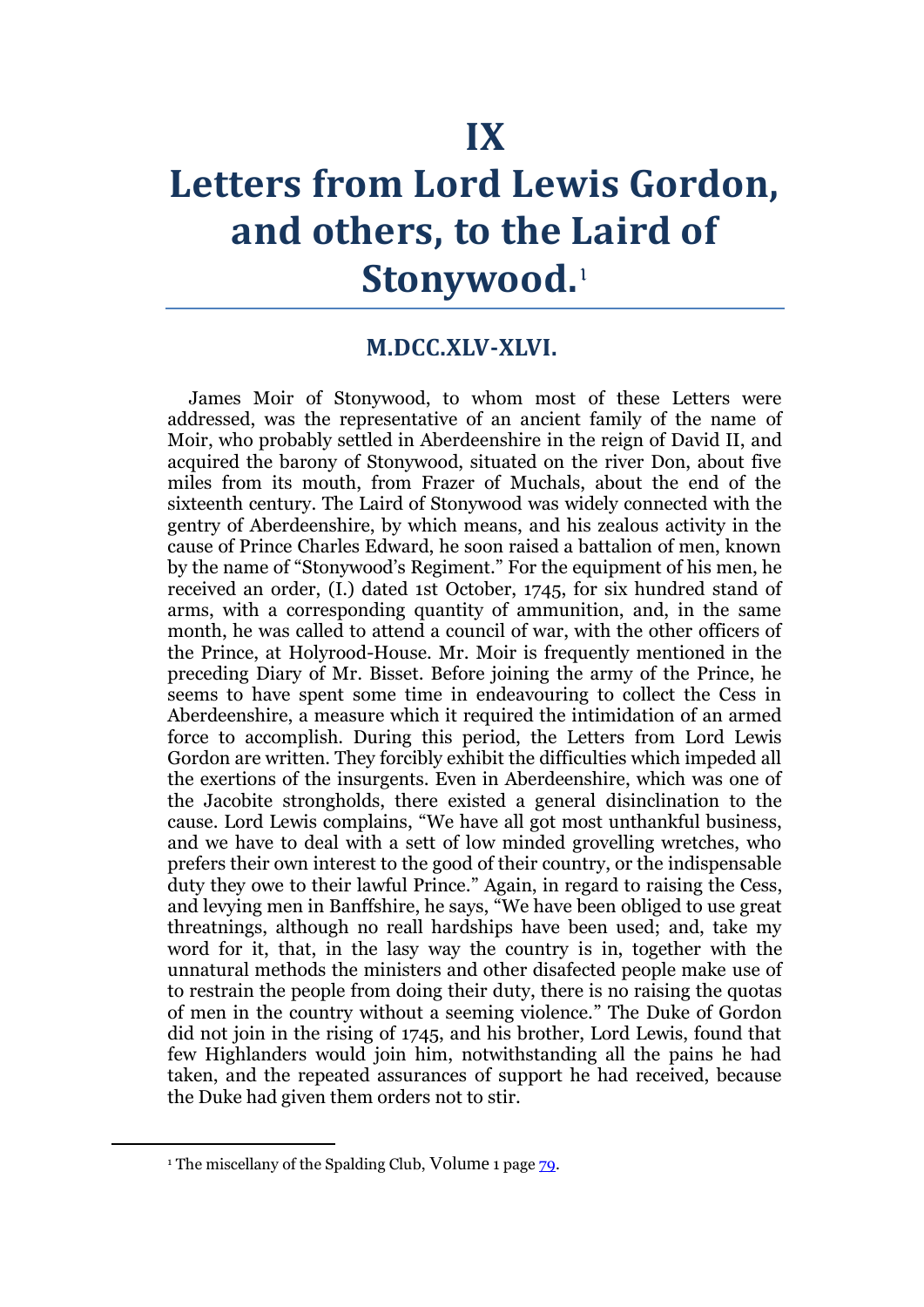II.—XII. These are the Letters addressed to Mr. Moir by Lord Lewis Gordon, already referred to. That nobleman was appointed Lord-Lieutenant of the Northern Counties; and at the time when they were written, he was actively engaged in raising men and collecting the Cess of Banffshire for the service of the Prince. He describes his success in these measures; and the various steps which were taken to further his views are noticed with considerable minuteness.

XIII.—XVIII. Thomas Erskine, by whom these Letters to Stonywood were written, was Laird of Pittodrie (formerly called Balhagartie), situated in the Garioch, a fertile district of Aberdeenshire. He was descended from Sir Thomas Erskine of Brechin, Secretary to King James V., and having been engaged in the Rebellion of 1715, his experience in that campaign induced him to refuse to take any active share in the "affair" of 1745, although he was willing to contribute as much money as he could afford in furtherance of the undertaking. His Letters strongly exhibit the miserable state in which the country was placed, as well as the general backwardness displayed to the Prince's cause, and the minute information on this subject which they contain is valuable.

XIX. This is a Letter from the Town-Clerk of Inverury, in which he requests Mr. Moir's interposition in favour of one of the inhabitants of that burgh, whose horse had been injured in carrying an express to Lord Lewis Gordon.

XX. Mr. Hugh Innes, by whom this Letter was written, appears to have been a Student at King's College, Aberdeen, and to have been a native of Morayshire. He complains that after he had engaged nine "Servant Lads" for the Prince's service, they were induced to draw back by "the diabolical lyes of their Priabyterian preacher," and similar complaints will be found in the Letters of Lord Lewis Gordon. These clergymen were staunch supporters of the Hanoverian interest, and thus excited the wrath of the Jacobites against them.

XXL, XXIII., XXV. Charles Gordon of Blelack, by whom these Letters were written, was a zealous Jacobite, and held the rank of Colonel in the Prince's army. The fire of his disposition occasionally manifests itself in the impatient expressions used in his letters. He throws farther light on the plans used to raise and arm the country in the cause of the Prince. Of this gentleman's mother an anecdote has been preserved, characteristic of the times, and of a class of persons long extinct. The minister of the parish of Logy-in-Mar, on a certain Sunday during the insurrection, was engaged in prayer to God that He would scatter the army of the rebels, and bring their counsels to nought, when he was interrupted by the Lady of Blelak, who, with an oath, asked him, "how dare ye say that, an' my Charlie wi' them "?

XXII. This Letter, from the Laird of Pitfoddels, accompanies a note of the money "debussed "by him for payment of twenty-five men whom he brought to Aberdeen to join the Prince's service. Seven of this gentleman's sons drew their swords in the same cause at Culloden.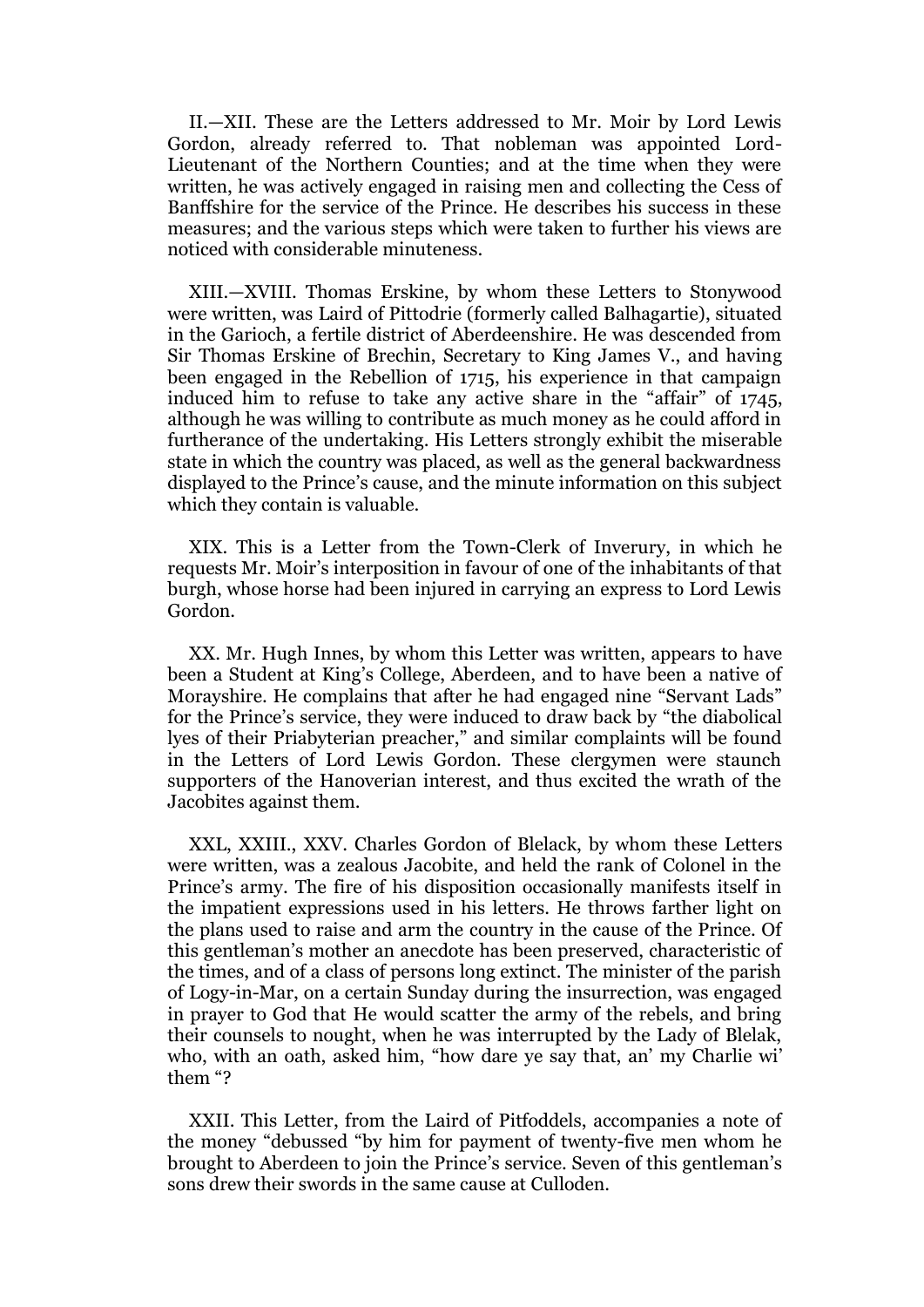XXIV., XXVI. Mr. Moir of Lonmay, by whom these Letters were written, was a kinsman of the Laird of Stonywood, and was appointed by Lord Lewis Gordon to be his Deputy-Lieutenant, and Governor of the town of Aberdeen. He was active in the cause of the insurgents, and is frequently referred to in Mr. Bisset s Diary.

XXVII. XXX, XXXI. These are Letters from the Duke of Perth to Lord Lewis Gordon. They refer generally to the progress of the Prince's affairs, and especially congratulate Lord Lewis on his success in the skirmish with the Macleods at Inverury.

XXVIII. In this Letter, George Logie. who appears to have been an inhabitant of the Mearns, requests the protection of Mr. Moir, against the attempts of Mr. Garioch of Mergay, who was a zealous supporter of the Prince.

XXIX. This Letter is from Lady Tallasker, regarding medical advice which she was desirous of obtaining for some wounded men. She is probably the Lady referred to in Mr. Bisset's Diary, p. 352.

XXXII. This is a Letter from John, third Earl of Kintore, regarding the demands for Cess made on his tenants by Lord Lewis Gordon.

XXXIII. This Letter, from the Professor of Divinity in Kings College, is also relative to the demands for Cess made on the tenant of certain lands which then belonged to the Professor of Divinity in that College.

XXXIV. This is a Letter from Farquharson of Auchriachan, in wücL Le informs Mr. Moir that his men "declined going by Aberree\*» aad wood by no means condescend to go untill they once got Ъшк te аве Пип fcmilies." It has been remarked by Sir Walter 2»««L is г\*\*ггевсе to the skirmish at Inverury. between the Mac

Lwd Lewis Gordon s troops, chiefly Lowland men of Aberdeenshire, under Moir of Stonywood and Farquharson of Monaltry, "that the Islesmen, who appeared on the part of Government, were all Highlanders, in their proper garb; and that the greater part of those who fought for the Stewarts wore the Lowland dress, being the reverse of what was usually the case in the civil war.<sup>2</sup> This statement contradicts the generally received account, and the popular understanding seems to be borne out by a passage in this Letter, where Farquharson writes, "If you want any Highland plaids or tartans for the men, acquant me, and I'll endeavour to provide in some," and the Proclamation of Lord Lewis Gordon calls for men with sufficient Highland clothes, plaid, and arms. The house of

1

<sup>&</sup>lt;sup>2</sup> [Tales of a Grandfather, vol. v., p. 254.]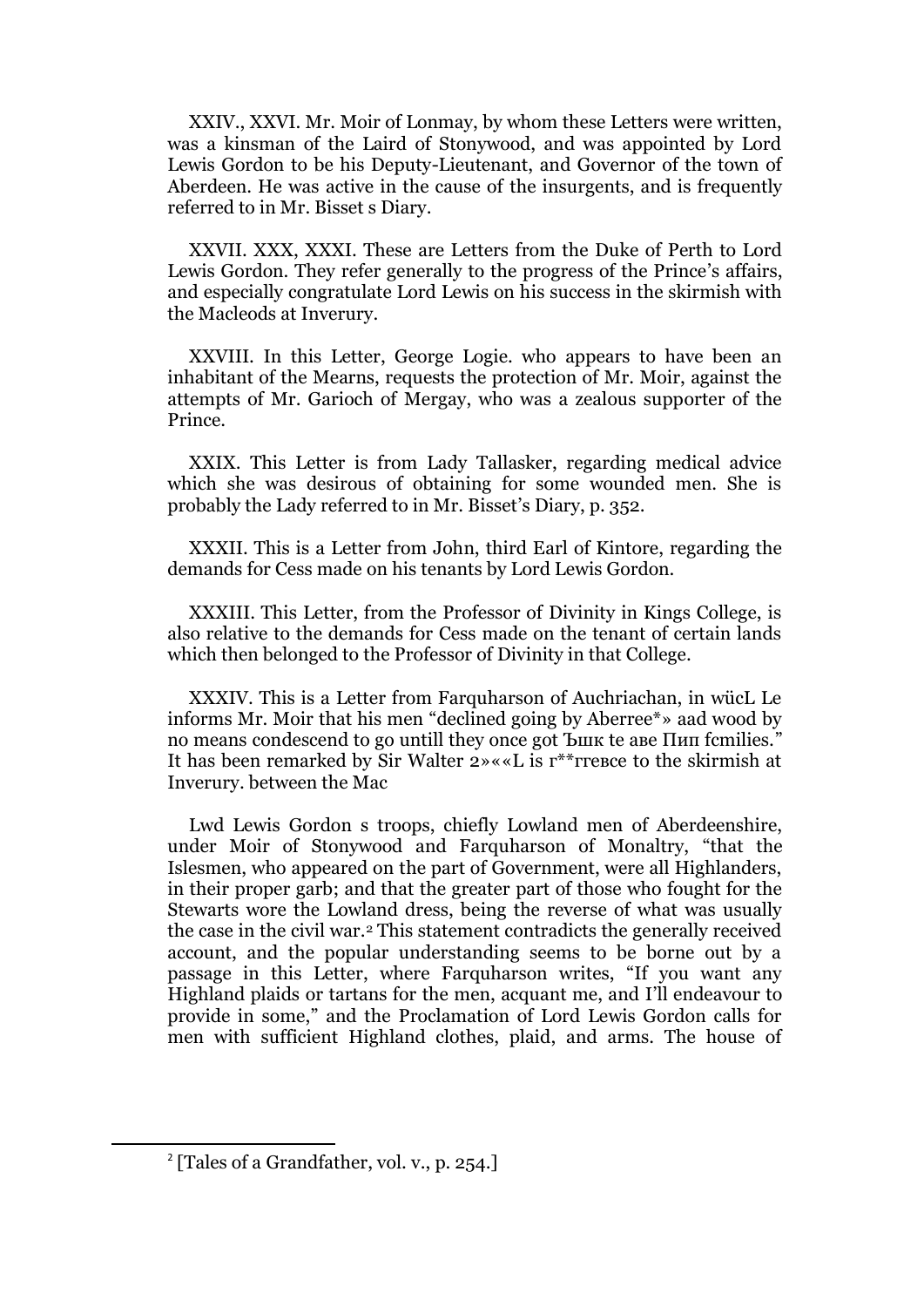Farquharson, at Glenconlass, in Glenlivat, was one of those which were burnt by the Royalists in 1746.<sup>3</sup>

XXXV. This Letter is from John, fifth Viscount Arbuthnott, to Mr. Moir, and principally relates to the recovery of Lady Nicolson's saddle horse, "which was a blue pownie," and had been pressed into the Prince's service.

XXXVL, XXXVII., XXXIX. The first and last of these Letters are from Lord George Murray to Stonywood; the second is to Lonmay. They refer to the arrangements which Lord George was making for crossing the Spey.

XXXVIII. In this Letter from Lord Lewis Drummond, son of the second Duke of Melfort, he requests the good offices of Mr. Moir to procure a lodging for the bearer of it, who was "wife to a very honest man, sergent of our regiment."

XL. This Letter, from Sir James Kinloch, gives an account of the movements of the Prince's army previous to its passing the Spey. His father married the daughter and heiress of J ohn Nevay of Nevay, by which title he subscribes this Letter, in addition to his own surname. He was taken prisoner after the battle of Culloden, tried and condemned, but afterwards pardoned.

XLI. This Letter is from John Murray of Broughton, Secretary to the Prince, and desires Stonywood to send a hundred of his men to Findhorn, to go on board some boats there, for a search expedition. The object of this order is stated in the note, p. 439.

It is well known how ardently Prince Charles Edward desired an advance on the city of London, and how severely he was affected by the retreat from Derby. The Laird of Stonywood had advised the march into England, and he was of opinion that it should have been persevered in, contrary to the opinion held by the majority of the Prince's officers. Mr. Moir stood high in the estimation of the Prince, and to the warm interest which the latter showed in his welfare at a subsequent period, he was considerably indebted. Mr. Moir had believed in the popular report of the treachery of Lord George Murray; and on his regiment being broken at CuUoden, it is said, in that moment of vexation and anger, that he met this nobleman and upbraided him as a traitor to the cause. After that fatal conflict, Mr. Moir reached his house of Stonywood, which had been for some time occupied by a party of English troops. He narrowly escaped detection, and fleeing into the district of Buchau, was concealed in the house of a crofter of the name of Bartlet, in the parish of Cruden. a retreat which had been prepared for him by the exertions of a faithful retainer. He found it necessary to remove his quarters to the house of John Clerk, a cobbler, who led a solitary life in a remote part of the country, and was father to the wife of his late host. Here he contrived a concealment behind

1

<sup>&</sup>lt;sup>3</sup> [Jacobite Memoirs of the Rebellion of 1745, p. 346.]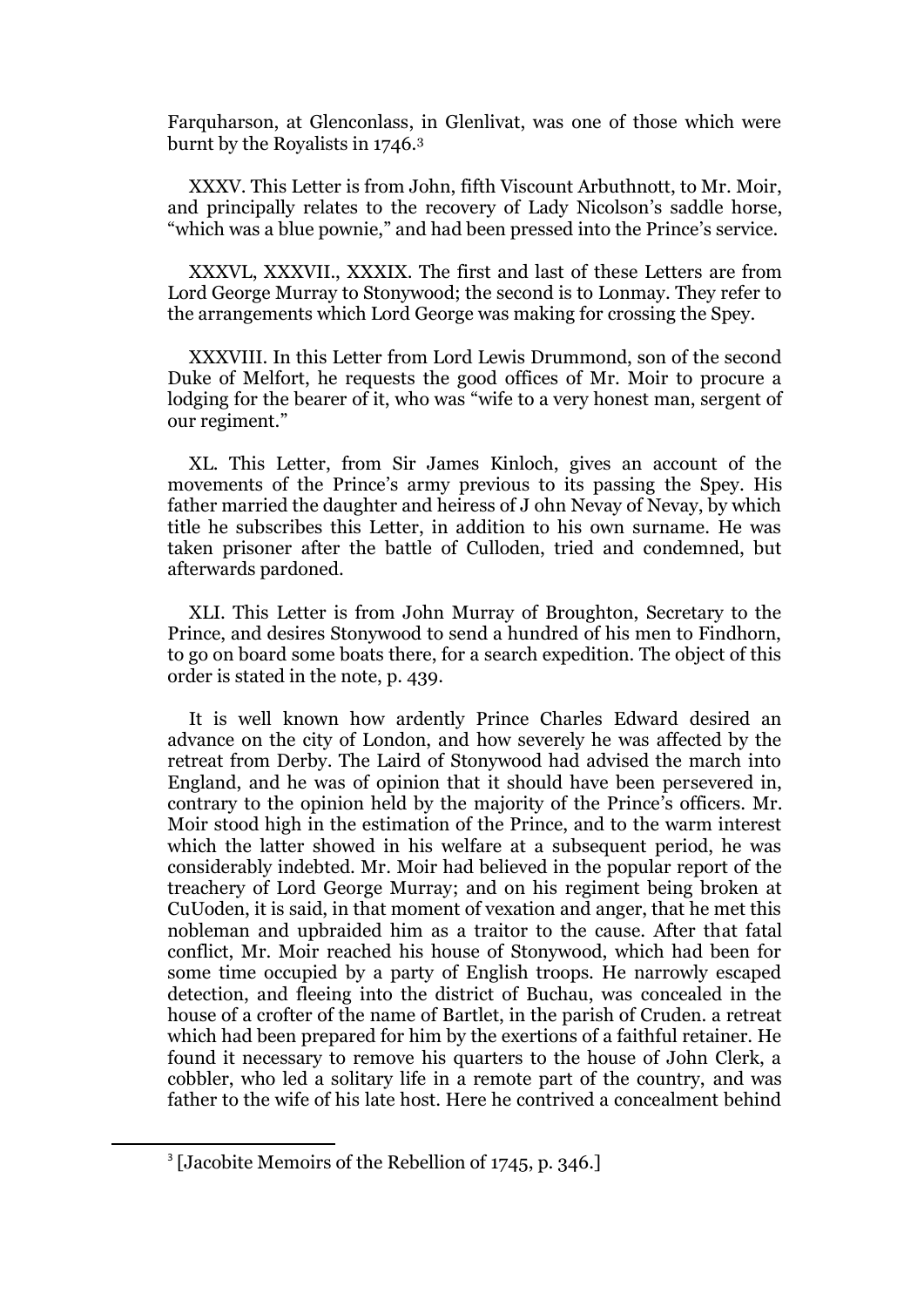his bed, to which he retired on the approach of any one to the house. With the view of amusing himself, Mr Moir made himself acquainted with the humble art professed by his host, in which he soon acquired a skill quite surprising to his teacher. It was the 5th of November, 1746, before adequate means of leaving Scotland could be procured by him. On that day, Stonywood and his brother, Charles, who had also been engaged in the Rebellion, along with Gordon of Glenbucket, Sir Alexander Bannerman, and two other gentlemen of the Prince's army, embarked on board a small sloop, on the coast of Buchan, which was bound for Norway. Having arrived in that country, he proceeded from thence to Sweden, and having reached Gottenburgh, he proposed to enter into trade. In the meantime, he preferred a claim of indemnification on the French Government, for having, at his own private expense, raised, clothed, and victualled his regiment, in the Prince's service, until it was ready to join the army. His claim was not disputed, and he received 1500 livres in payment of it, which, however, was a very inadequate remuneration for his outlay. Mr. Moir had assumed the name of Jamieson, which he deemed it advisable to retain, as he was specially excepted from the Act of Indemnity, which was passed at this time. After a short residence at Gottenburgh, he was joined there by his wife. He now hesitated whether he would prosecute his mercantile intentions or engage in the French service, and he entered into a correspondence on the subject with James Leslie, Secretary to the Prince, who, on the 11 January, 1747, thus writes to Mr. Moir from Paris:

I receved yesterday the Letter you did me the honor to writ to me the 17 of last moneth. Tho I have not the good fortune of personal acquaintance with you, yet your name and famely are very weel known to me, and upon that account I shall be always ready to render you all the services lyes in my power, and yet more for the cause you have embraced. As soon as I receved your letter, I went to wait upon his Royal Highness, and told him your situation and intentions, he ordered me to make you his kind compliments, and to tell you he left it to your own choice to stay where you are or come here. Now, that you may the better judge what will be most convenient for yourself, I shall tell you, as far as I know, the situation of your countrymen and fellow sufferers here. The Court of France has given gratifications, that is, a certain sum of money, to all those for whom the Prince applyd; but how long they will continue to doe so, God knows. My Lord Ogilvy has obtaind from the King of France, to raise a Scots Regiment on the same footing as Lord John Drummond's, now Duke of Perth. Those who can raise companies in that Regiment will have tolerable good bread. The said Captains will be also pretty weel; and likeways yong men may live pretty weel with the pay of subalterns; but I am affraid that if war continue, those who will not bee in that Regiment (which is dessind alenarly for the Gentlemen engagd in the last affaire), will get but smal pensions from the Court of France, and be but indifferently payd. That Regiment is to be att first but of one batallion of twelve companies, of which Collonel and Lieutenant Collonel makes two.

So in my humble opinion, if you think you can make a tolerable livelyhood in the mercantil way, it will be much surer, then what you can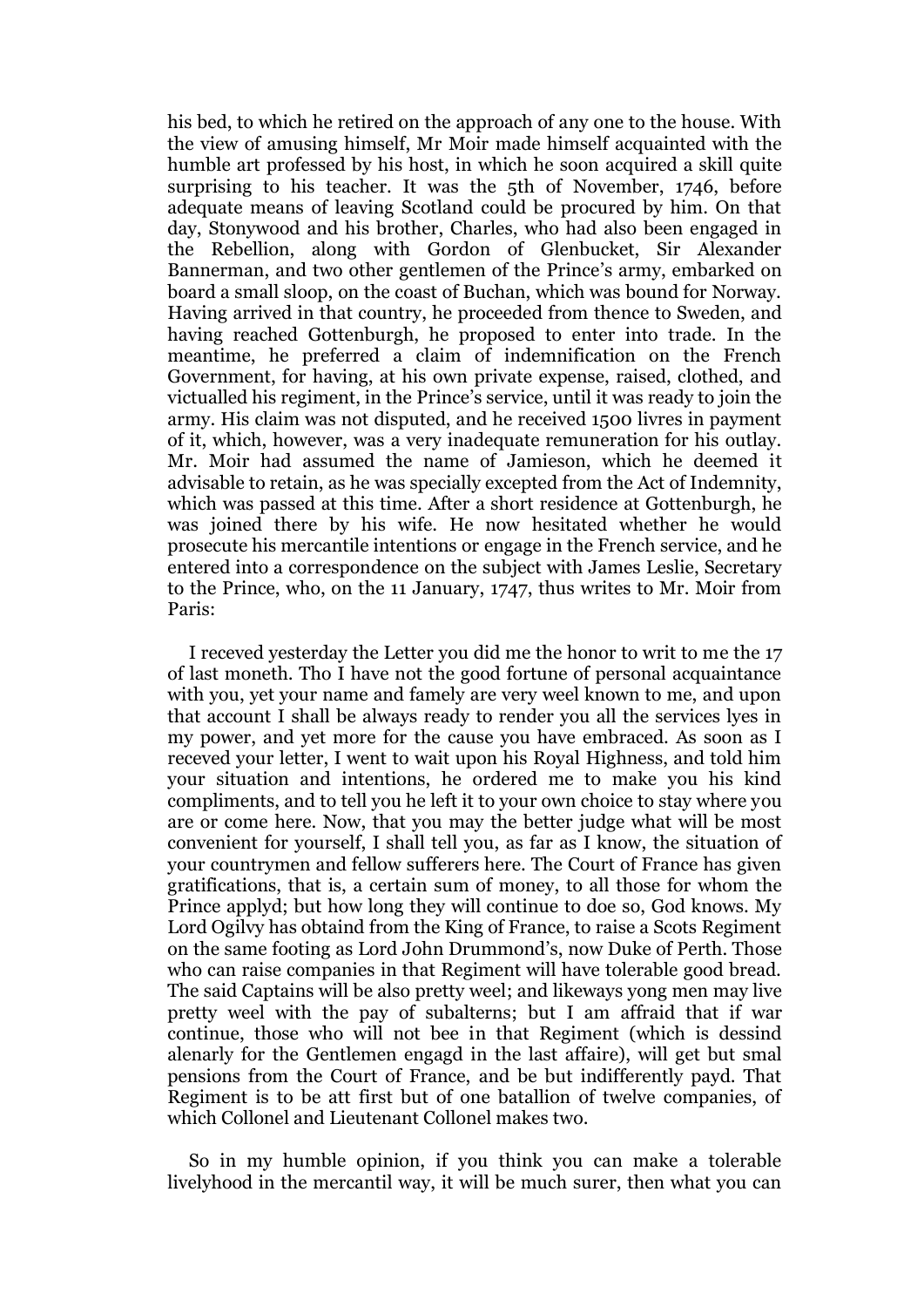have here; but if you come, I am confident the Prince will, as it is just, doe all his endeavors to provide for you, so you are best able to judge yourself what will be most convenient for you to doe; and if you think me capable to rendre you any service, depend upon it, none will be more willing. In case you determine [to settle in] the mercantil way, you have here a letter of recommendation for the French Ambassador, who I am perswaded will rendre you all the service he can. If you make use of it, you must fold it in four, and put a cover upon it, directed thus:

> A Son Excellence, Monsieur Le Marquis de Lanmary, Ambassadeur de Sa Majte tres Chrétienne,

> > A La Cour de Suéde,

A Stokholm.

I send you this letter inclosed into Mr. Alexander Rosses, for more security. I am with all sincerity, Dear Sir,

Your most humble and most obedient cousin and servant,

JA. LESLIE.

If you send the letter, you must writ to the Ambassador, and let him know what he can doe to serve you.

The offers of assistance which Mr. Moir received from the French ambassador, determined him to adhere to his mercantile projects; but, while engrossed in arrangements connected with these, he received an order from the King of Sweden to repair to Stockholm. On his arrival there, he found that Prince Charles Edward had written to the Swedish Court, strongly recommending him. On this occasion, Mr. Moir received from the Swedish King the gift of naturalization, which, by freeing him from certain taxes exigible from foreigners, materially assisted him in his new pursuits. He was also honoured with a patent of nobility, which, along with other family papers, is yet in the possession of his representative.

Mr. Moir's health began to give way in 1761, and in the course of the ensuing year, after many negotiations, he was allowed to return to Scotland, and he again took up his abode at Stonywood, in 1762. He died in 1782, leaving, of a very large family, only two daughters, of whom the elder was married to George Skene of Rubislaw. In his absence, his affairs had fallen into considerable disorder; and some years after his death, the inheritance of his fathers was sold. The present representative of this ancient family is James Skene, Esquire of Rubislaw, so well known for his taste and skill in Scottish antiquities and the Fine Arts. The Editor gratefully acknowledges the obligations under which he lies to the son of Mr. Skene, William F. Skene, Esq., W.S., of the Register House, Edinburgh, who communicated to him the valuable collection of Letters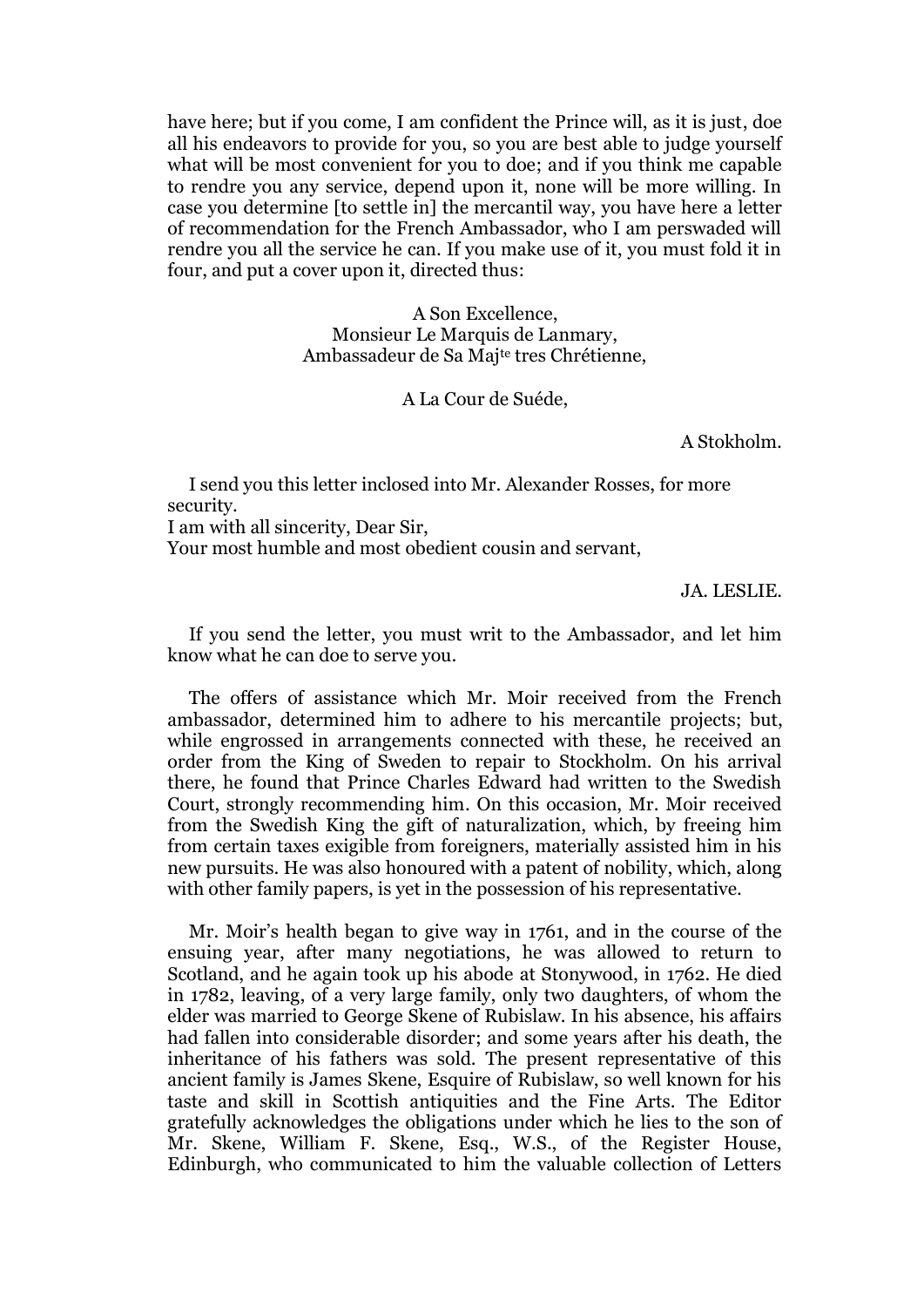from which the present selection is printed, and an interesting notice of the family of Moir of Stonywood, drawn up by his father, from which the particulars regarding Mr. Moir have been gathered. Along with the family papers, there has descended to their present possessor, a relic of a nature so interesting that the Editor cannot refrain from adverting to it. It is said that when Charles I. was on the scaffold, the unfortunate monarch placed in the hands of Bishop Juxon, who attended him in his last moments, a Bible, addressing to him, at the same time, the emphatic injunction, "Remember." Between Bishop Juxon and Patrick Scougal, who was Bishop of Aberdeen from 1664 to 1682, a connexion existed, the precise nature of which has not been ascertained. It is certain, however, that Bishop Juxon bequeathed to Bishop Scougal the Bible which he had received in such awfully interesting circumstances from his sovereign. Dr. William Scroggie, for some time minister at Old Aberdeen, but who was elected to fill the See of Argyle in 1666, married the eldest daughter of Bishop Scougal, and, on the 10th July, 1683, James Moir of Stonywood was married to Mary Scroggie, eldest daughter of the Bishop of Argyle. Through this channel, the Bible, originally given to Bishop Juxon, descended to the Moirs of Stonywood. A short time before the property was sold, this valuable relic was stolen, along with a gold piece, which had been given by the Lady of Frazer of Muchalls to the ancestor of Mr. Moir, who first purchased Stonywood. It was designed as a talisman for the preservation of the estate, so long as the family should keep possession of the coin, and it had been preserved for many generations in the charter chest at Stonywood. After being thus abstracted, it was never again heard of; the thief, who was one of the female servants at Stonywood, found the Bible to be a less marketable article, as its history was well known in the country. She accordingly came by night to Stonywood, and deposited the volume at the foot of a large chesnut tree which overshaded the entrance of the front court of the house, where it was found next morning. It was not returned altogether in the same state as when it had been abstracted. The depredator had offered the volume for sale to a bookseller in Aberdeen, who, although he declined to purchase it, thought proper to abstract the blank leaf on which the monarch's autograph was thus written, "Charles Stuart, *an. dom.* 1649." This leaf he pasted upon another old bible, which, it is said, he disposed of to a noble collector of rarities in the north, for a large sum, as a Bible of Charles I. The family relic is magnificently bound in light blue velvet, having the royal arms and initials embroidered in silver gilt on the boards. Having been long used as a register of the births, marriages, and deaths of the family, as well as for the daily purposes of domestic devotion, its original lustre has disappeared; but there is no doubt of its authenticity, and of its regular descent to its present possessor. A fine portrait of Bishop Juxon was preserved among the family pictures at Stonywood, and is now also in the possession of Mr. Skene.

JOHN STUART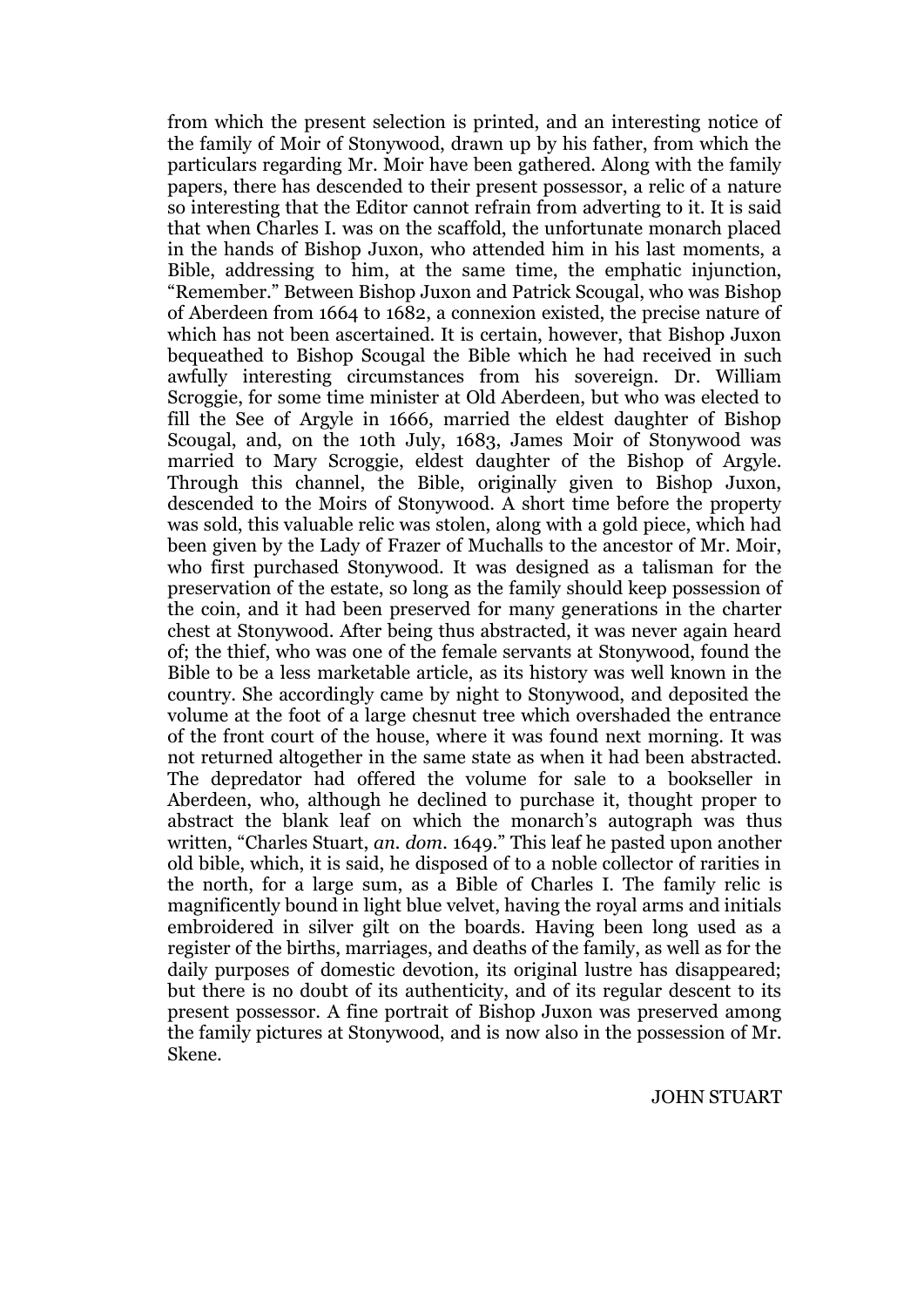IX.

## LETTERS FROM LORD LEWIS GORDON, AND OTHERS,

TO

THE LAIRD OF STONYWOOD.

M.DCC.XLVI.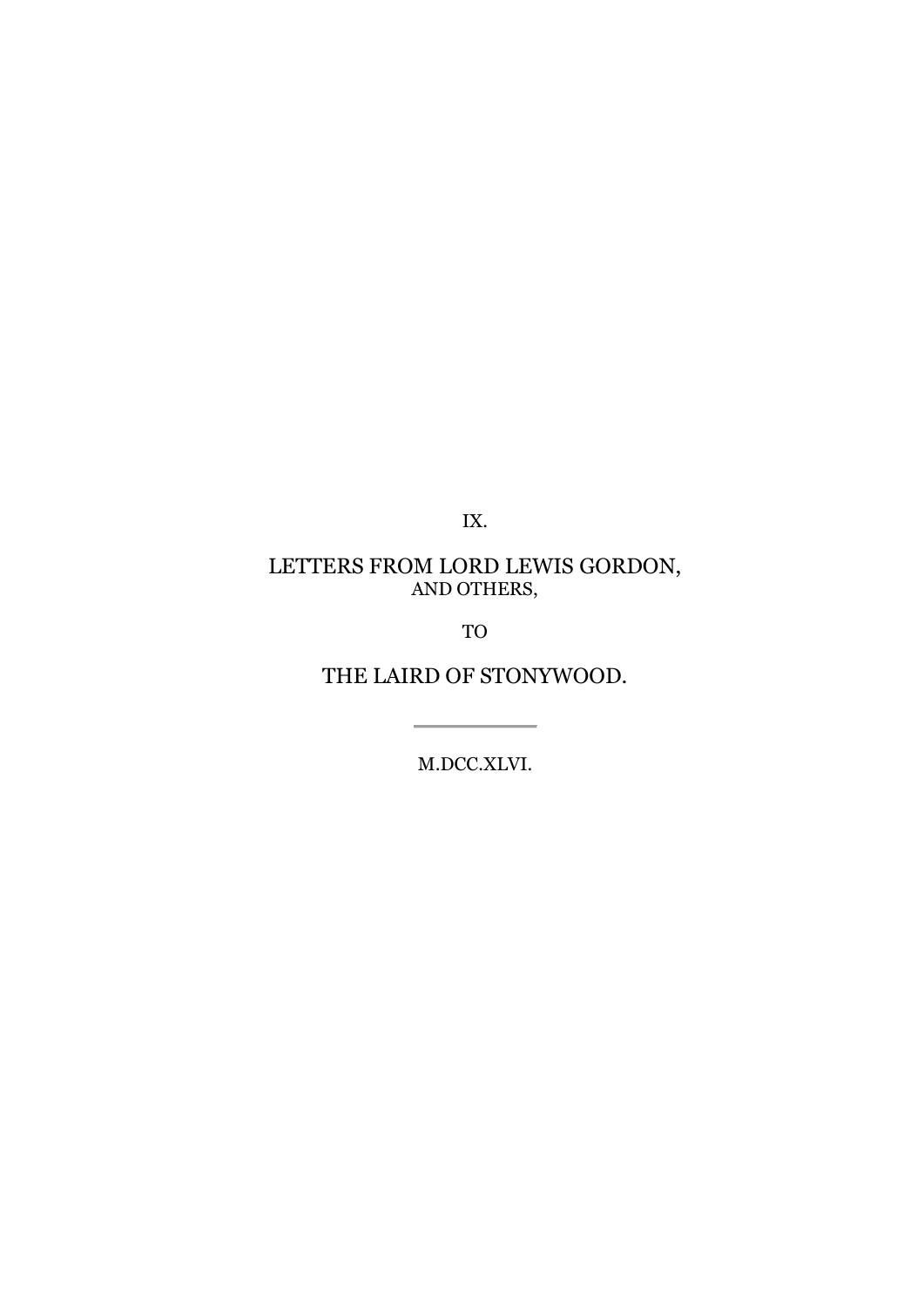### LETTERS TO THE LAIRD OF STONYWOOD. M.DCC.XLV—XLVI.

### [I.](http://books.google.com/books?id=QVoJAAAAIAAJ&lpg=PA97&ots=DCvQ8nZ54c&dq=Letters%20to%20the%20Laird%20of%20Stoneywood&pg=PA401#v=onepage&q&f=false)

### [ORDER] BY LORD LEWIS GORDON, LORD LEIUTINANT OF THE COUNTYS OF BANFF AND ABERDEEN.

You are hereby desired and required to deliver to James More of Stonywood, six hundered stand of arms, with ane hundered weight of powder, and six thousand ball, and this, with his receipt to you for the same, shall be a sufficent warrand for so doing. Given att Forffar, the twenty-first of October, 1745.

LEWIS GORDON.

To all captains and masters of ships, or other persons, civill or military, who have the custody of the arms and amunition, *etc.* latly arrived for his Majesty's service.

### II.

### LORD LEWIS GORDON TO THE LAIRD OF STONYWOOD.

James More of Stoniewood, Esq.

Dear Sir,

Your favours of the 24th curant I received about ane hour after my arivall at this place, and aprove very much what you have done, and ame very glade to hear you have such fonds to be raised, for you may belive I shall have use for all the money can be got, having great reason to belive that I shall be vегу successfull in raising men. You have acted very prudentlie as to the collector of the Bishops rents, and I aprove of your secureing him and the books [as] soon as you are in a condition of doing it in the way you propose. It is not in my power to fix the day that I ame to be with you, but you may be sure of hearing from me soon. You shall have the armes you mention with all proper speed. Your good news is most acceptable, and must beg to hear from you often as you think convenient; and as to Mr. Duff of Premna, I shall settle that affair when I go to Aberdeen. Offer my compliements to your lady, and all my other freinds in and about Aberdeen. In hast I ame, dear Sir,

Your most humble Servant,

LEWIS GORDON.

Huntlie, 25th October, 1745.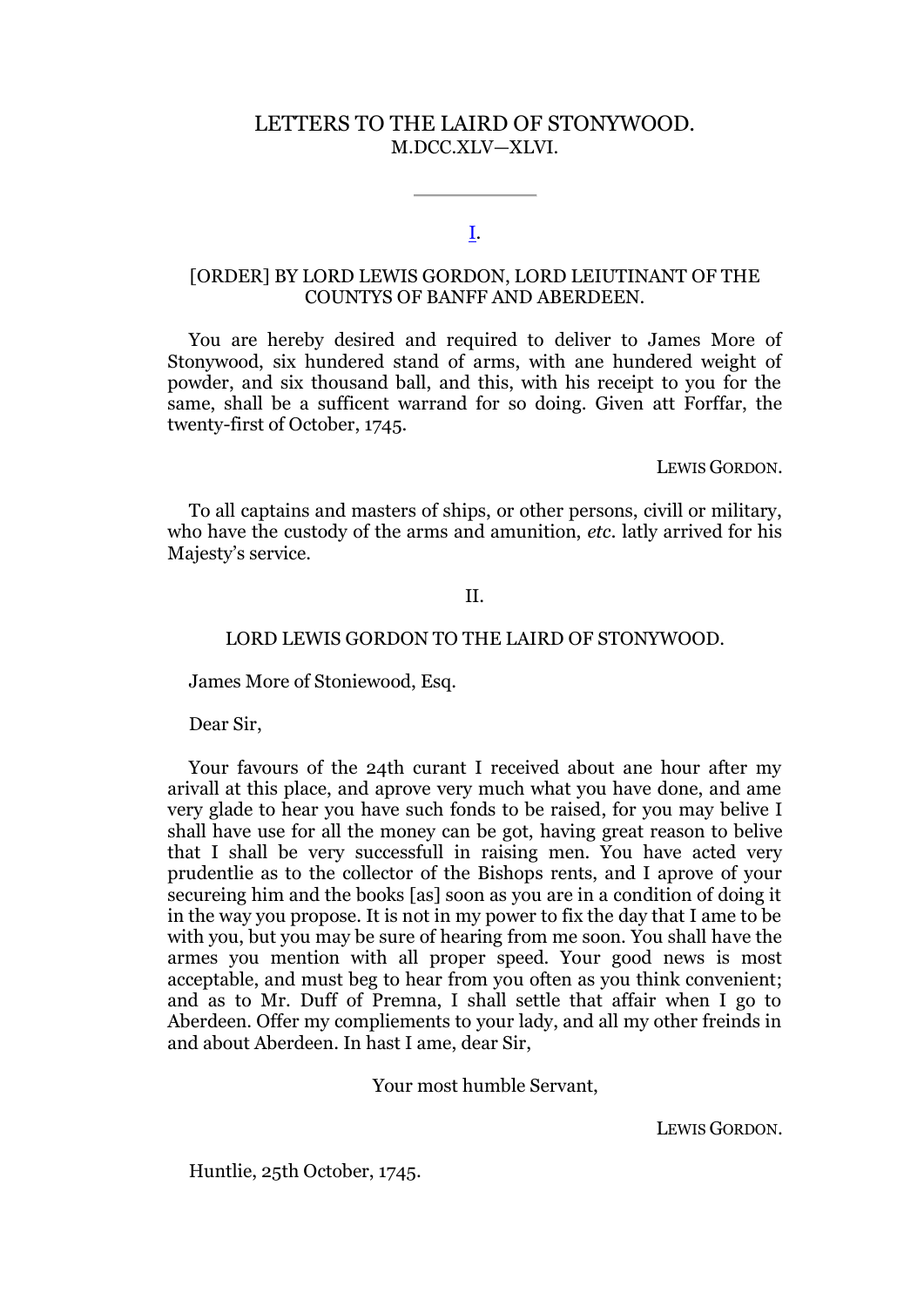### LORD LEWIS GORDON TO THE LAIRD OF STONYWOOD.

To James More of Stonywood, Esq.

Att Aberdeen.

These

Huntly Castle, October the 29, 1745.

Dear Sir,

When I wrote you last, I was fully resolved to sett out for Aberdeen in two or three days, but since that time, I have received intelligence of such consequence from Inverness, that, had it not been that I intended to sett up the standard on Thursday, I should this very day have sett out for the Highlands; but I propose going there on Friday, by day light, to raise a party of chosen men without delay, which I find is absolutely necessary for carrying on my business in the low countries; mean time, I have an entire confidince of your prudence, and make no doubt but you will use all the arguments possible, to convince all the gentlemen of your country of the impossibility of my being att Aberdeen for these six days att least; and as my absense from them is entirely occasioned by a necessity of serving the Prince in another place, I hope they will just make all due preparations as if I myself were present. I would have you make dilligent enquiry for proper persons to supply the different offices under my direction, that when I come myself, I may have nothing to do but to put them to act in their respective stations. The moment I can spare you a proper party, they shall bring you the fifty stand of arms you require. I must recommend to you to spare neither pains nor expence to get good intelligence, which is the life of such a cause as ours, and to exort all the gentlemen from me to show their alacrity to defend their country, when every thing that is valuable to men of honour and honesty is now att stake, should the Prince miscarry. I am sure, when they seriously consider of this, it will be alone sufficient to make them aquiesce in every thing that the Prince or I demand of them. I have one thing more to recommend to you, which is, that I am informed by the Princes best friends in this country, that his affairs have suffered by the vile and malicious behaviour of the Prysbiterian ministers, who abuse his Highnesses goodness by irritating the minds of the common people, in telling them a parcell of infamous lyes. I therefore require and direct you to issue out an order in my name to all the ministers in your part of the country, intimating that if they dare to say a disrespectful word of the Prince, or any of his friends, that I will punish them as the law directs. I have now nothing to add, but to wish you good success. I shall inform you of my motions, that you may meett me at Inverury. I beg my compliments to all the gentlemen, and believe me to be, dear Sir,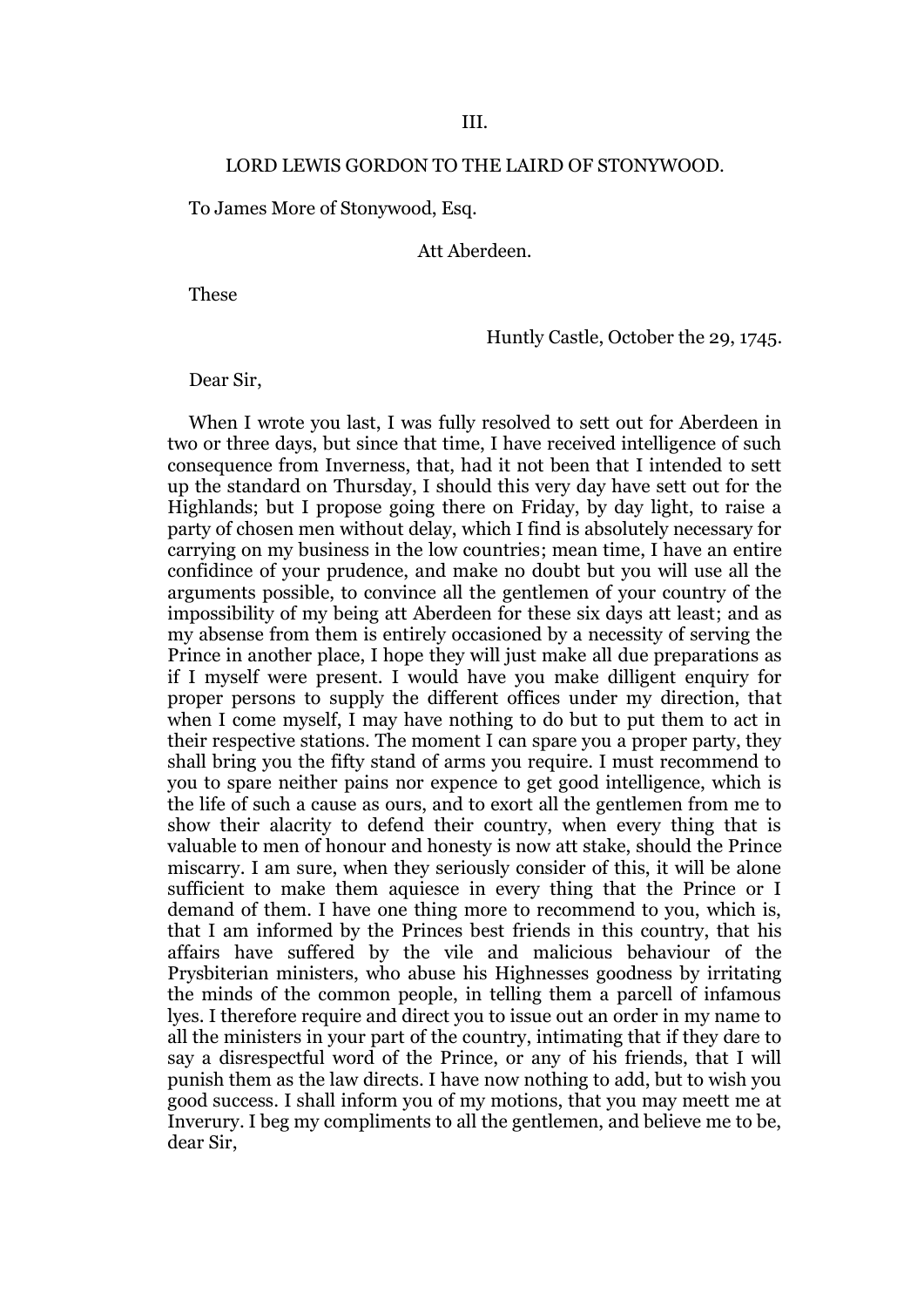### Your most affectionate friend and Servant,

LEWIS GORDON.

I beg you'l not forget my pistols.

### IV.

### LORD LEWIS GORDON TO THE LAIRD OF STONYWOOD.

### Huntlie Castle, 31st October, 1745.

Dear Sir,

Your leter of the 29th I received yesterday about three of the clock afternoon, which is mostlie all answered in a leter I hade dispatched to you that fforenoon. As to searching the Huntlie bag and all strangers, I shall take particular care to have it done. You may belive it gives me the greatest satisfaction the arival of so many ships from France; there is one landed at Peterhead with armes and money, which will oblidge you, or somе person you can confide in, to go to that place with such a partie a you can raise, and forward the armes, millitary stores, and money to such places аs you can find proper officers that have powers to receive, and forward them, as no time must be lost of haveing the whole transported to Dunkell. Be sure to have the French officers well used, and if they have leters for any of the gentlemen at the Princes Court, let them be forwarded, per express, to Perth, and from that Lord Strathallan will forward them to Edinburgh; if any more ships is arived, you must be dilligent and carefull to have cargos and gentlemen forwarded as above. I cannot fix a day for being at Aberdeen, but shall be sure to writ you befor I set out. To morow I intend to send you the fiftie stand of armes from this place to Inverurie, and you shall have the partie wanted soon as I return from the Highlands. Supose my cussen, Clunie Gordon, is past the age of action in the field, yet he may be of great use in the countrey, and I hear his son is a very fine young gentleman, and may be of great use; and now when every thing that is valuable is at stake, he never can have a more glorious opportunity. Yours of the 30th I received this morning about three of the clock; when any thing further occurs, writ me. In hast, I ame, dear Sir,

Your humble servant,

LEWIS GORDON.

P.S. You must have some bodie ready to receive the armes at Inverurie. This is writ at eleven forenoon.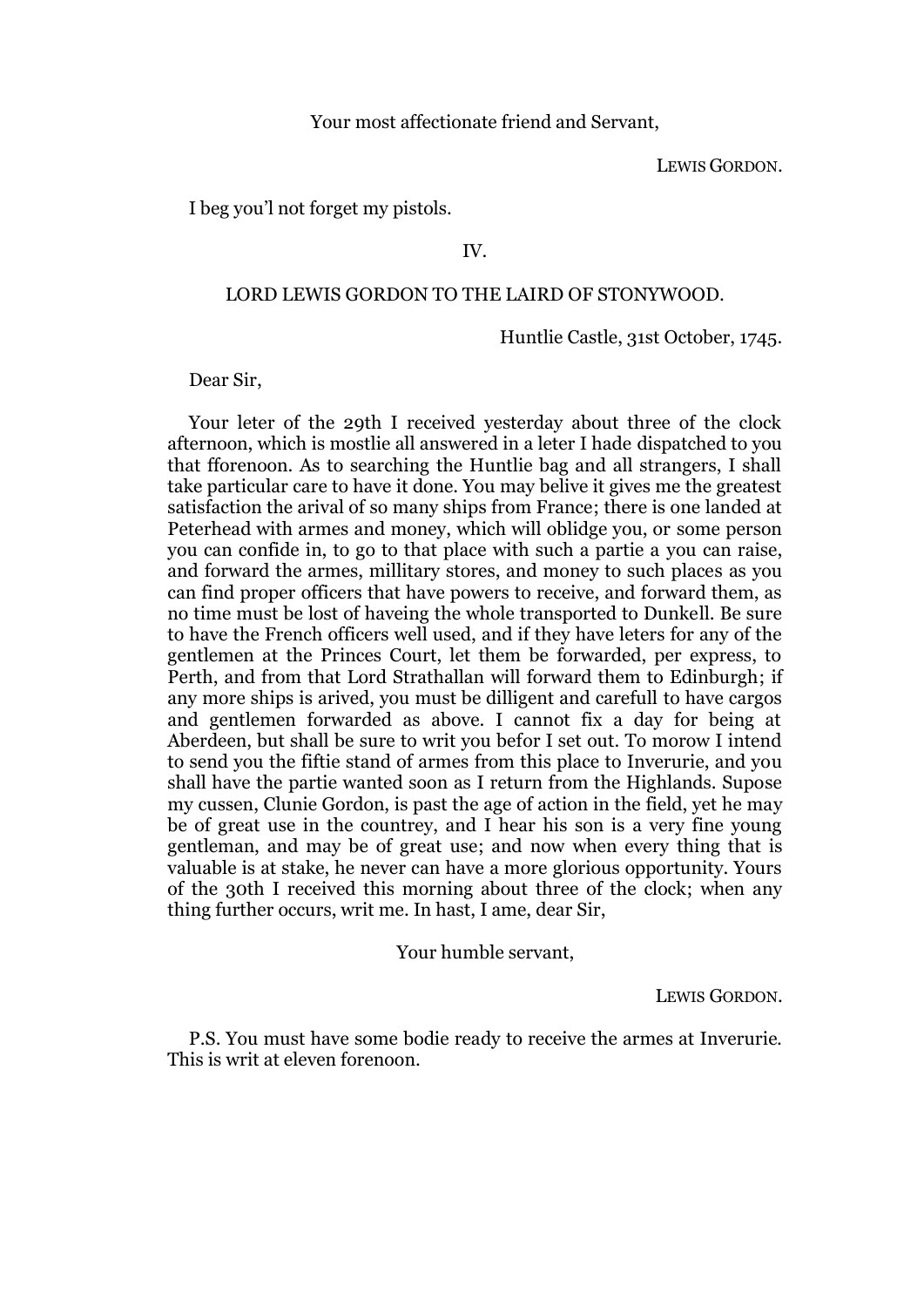### V.

### LORD LEWIS GORDON TO THE LAIRD OF STONYWOOD.

To James More of Stony wood, Esq.

Att Aberdeen.

These

Huntly Castle, November the 7th, 1745.

Dear Sir,

I received, in course, both your letters of the 1st and 4th instant. I have been some days past in the Highlands, and returned last night. After a great deal of pains and trouble, I have come pretty well off as to raising men. I write this to inform you that I sett out from this place for Aberdeen, att twelve aclock, and I propose lying this night att Lord Kintores house, so youl meet me to morrow morning at Inverurie, as soon as possible. Mr. Petrie, by the Princes orders to me, is to be continued in his former imployment, and Pittodery, if he will accept, is the man pitched upon by the Council to be Governor of Aberdeen under myself. I shall not trouble you att present with a long letter, since I am so soon to see you. I hope the arms came safe to hand. I beg my affectionate respects to all the gentlemen. I am very happy to think of seeing Aberdeen; I am personally obliged to many there. I have nothing more to trouble you with, and I am, dear Sir, with great esteem,

Your assured friend and servant,

LEWIS GORDON.

Thursday morning, att eight aclock.

VI.

### LORD LEWIS GORDON TO THE LAIRD OF STONYWOOD.

Huntly Castle, November 25th, 1745.

Dear Sir,

I received, last night late, your letter of date Tuesday night. You may be sure the good news it contained gave me great pleasure. Every thing goes on well. I hope the event people wait for will soon come on. I am glad Blelak and some men are with you, and we all think here that you have men enough for collecting the cess of the shire; and as there is not one Highlander come here yet, we shall want fifty men att least, to do the different dutys of Banfshire, and particularly the publick money, which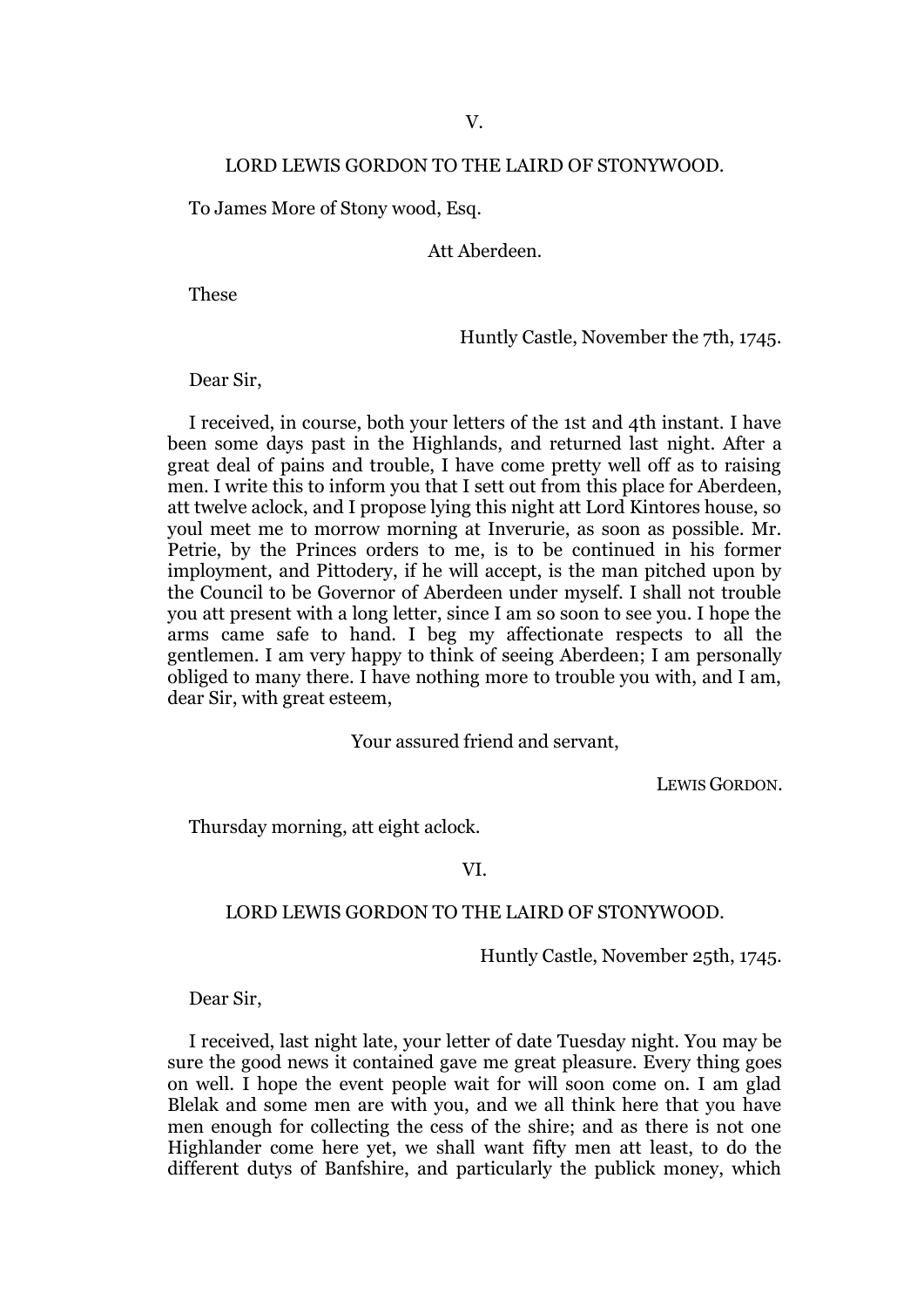must be collected with the uttmost dilligence. You will easily be convinced that it is impossible for us to march southward, with a body of six or seven hundred men, without a certain fund to pay them punctually; att least, till we join the Prince. All that I can do is to send, by a trusty hand, a full detail of what we have done, and of the situation of this country, to Lord Strathallan; and, in the meantime, to take all possible pains to gather in the money quickly. I set out this day for Achintoul, to have a full consultation with Generall Gordon, and to get his advice; and to morrow I propose geting to Banf, to dinner, where I will take all possible pains to promote the Princes service. I am sorry of the delay of the Highlanders, and you will be much surprised to hear that it is owing to the Duke of Gordon, who has been so rash as to send advertisements for his people not to obey my orders; but Avachys discreet conduct in my absense, and now my own presence, has almost put a stop to the bad effects of so imprudent a step. We have all got most unthankful business, and we have to deal with a sett of low minded grovelling wretches, who prefers their own interest to the good of their country, or the indispensable duty they owe to their lawful Prince. However, we can easily prove that we have and will do all in our power for the cause, and we cannot help the success. You will see, by the inclosed letters, that 50 men were to have marched to you, if the information of Blelaks men being with you had not made us alter our measures, after mature consideration on the affair. I believe none of the lieutenants or governours will think proper to stey behind us. I shall take care not to say any thing on that affair but to ourselves. I hope in God we shall soon be able to leave this country; I assure you there is no body wishes it more than I do. As to the loans, I am fully convinced we shall not get so much as we att first expected; but Meldrum has promised, and Captain Urquhart performed. I stopped a letter going to the Lyon, that says the last troops from the northward that marched to Perth, to join the Prince, consists of 1400 men. I think I have nothing materiall to add, but assuring you and Lonmey of my good wishes; and I shall conclude with being, dear Sir, your assured friend and servant,

LEWIS GORDON.

The express setts out bettween one and two aclock.

### VII.

### LORD LEWIS GORDON TO THE LAIRD OF STONYWOOD.

The Honourable Collonell James More of Stoniewood, at Aberdeen.

Huntlie Castle, 26th November, 1745.

Dear Sir,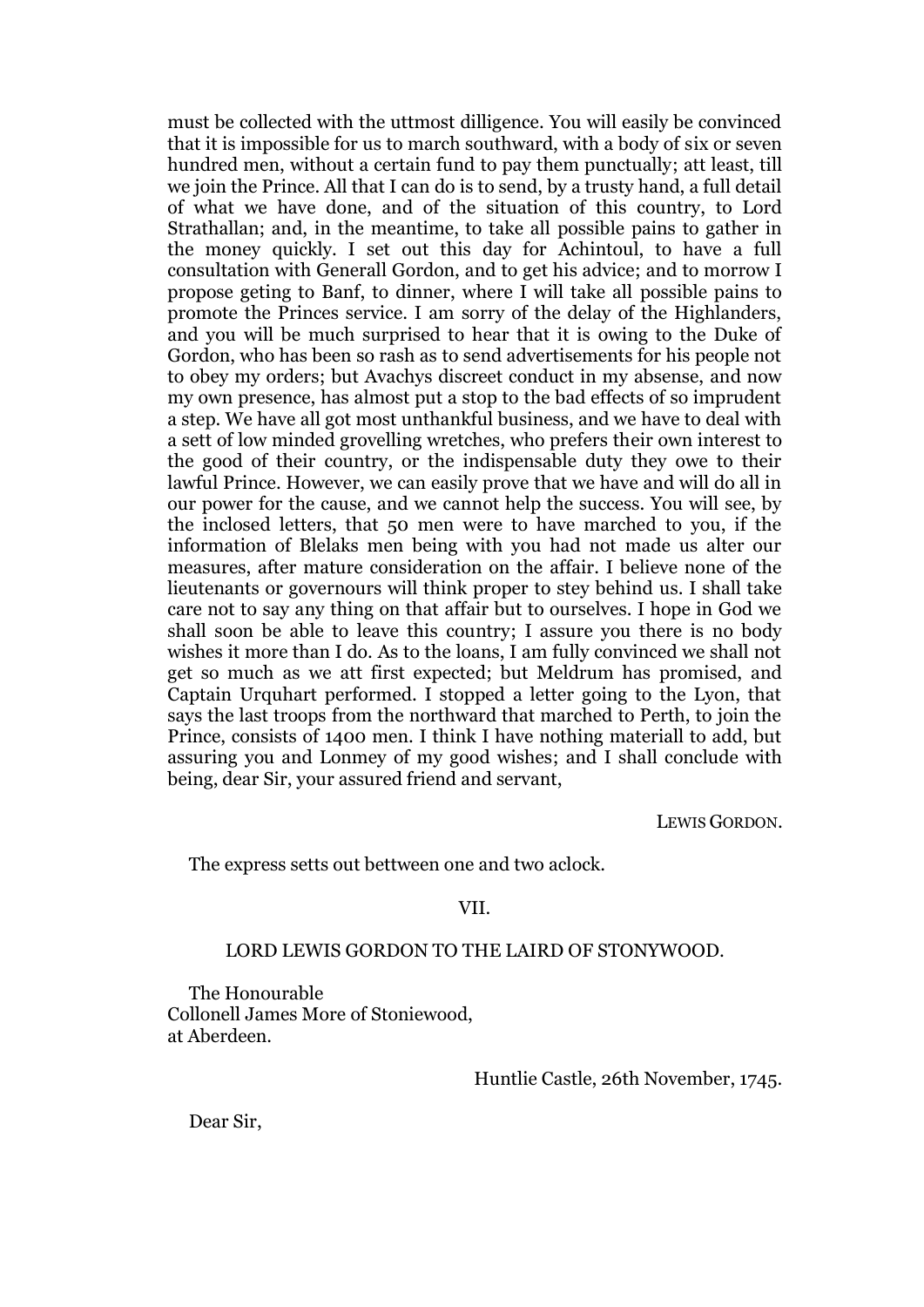I received your leters, dated the 8th, 16th, and 24th curant; all which I would have answered sooner, but the weather hase been so extreamlie bad, that it was with the outmost dificultie I got to this place last night. I ame sory your touns people continue so backward, especialie that those people who were intended for the councill should show so much unsteadines. As for those violent people, who threaten mobing, and have insulted the gard, I wish they hade been proceeded against with a litle more rigour: for, though lenity and moderation is commendable in most casses, yet, in the present conjuncture of affairs, it may only tend to ffortifie those zealots in their obstinacie, and make them persevere in there tumultuous practices. I ame to send you 50 or 60 men from this place, which I hop will be suficient, with what you already have, to enable you to reduce the outstanding people to reason. If more is necessary, they shall be sent when called for. Meantime, I must intreat you will go vigourslie on with the levies of men, in the districk apointed you. I find it is the oppinion of every bodie that hase tryed the recruiting in that way, that there is no receding from demands, or giveing the least concessions; and I doubt not but you will find it the best way to threatne a great deall, and even do some strong things to those who are most refractory. I have a leter from Blelack, who hase execute his orders to very good purpose, notwithstanding what opposition he met with from Invercale, whose people, as well as Lord Bracos in that countrey, he hase oblidged to comply. I expect them, with Lords Aberdeens and Aboyns men, here in a few days, which, with Strathdoun, Glenlivet, Cabrach, and Achindoun men, that are ready, will enable me to salute Lord Lowdon befor he crosses Spey, should he attempt to leave Invernes, which, considering the situation of his troops, is hardlie to be suposed he will venture. Whatever information I can get of his motions shall be duelie communicate to Lonmay and you. On the other hand, I wish you would be at some pains to get all the information you possiblie can what is doing at Edinburgh; for though I belive there is litle reason to aprehend they will send any troops уouг length, yet we cannot be too much upon our garde. As to the insolence you mention, of some peoples laying wagers, I ame of oppinion the most effectual way to putt a stop to that will he to secure there persons, and to transmit them to Captain Ferrier, at Brechen, who will forward them to Lord Strathallan, at Perth. No pains shall be spared to raise the men, as proposed, from the valued rent; and for that end, so soon as I finish this, am to make out leters to the severall gentlemen, in ten or [a] dozen parishes round, to have there different here and at Keith, against Friday and Saturday next, under the pain of military execution, which I ame resolved stricklie to execute against every deficient heritor, though I have reason to belive they will not bring things to that extremitie, since Avachie tells me he hase conversed with those of greatest consequence, and that they have adjusted the matter. I have only to add, that you'l advert what men you receive be sufficientlie furnished with plaids, short cloaths, hose, and by all means swoards, with what other arms can be got. Offer my compliements to your lady, and belive me to be, with much regard, dear Sir,

Your most humble Servant,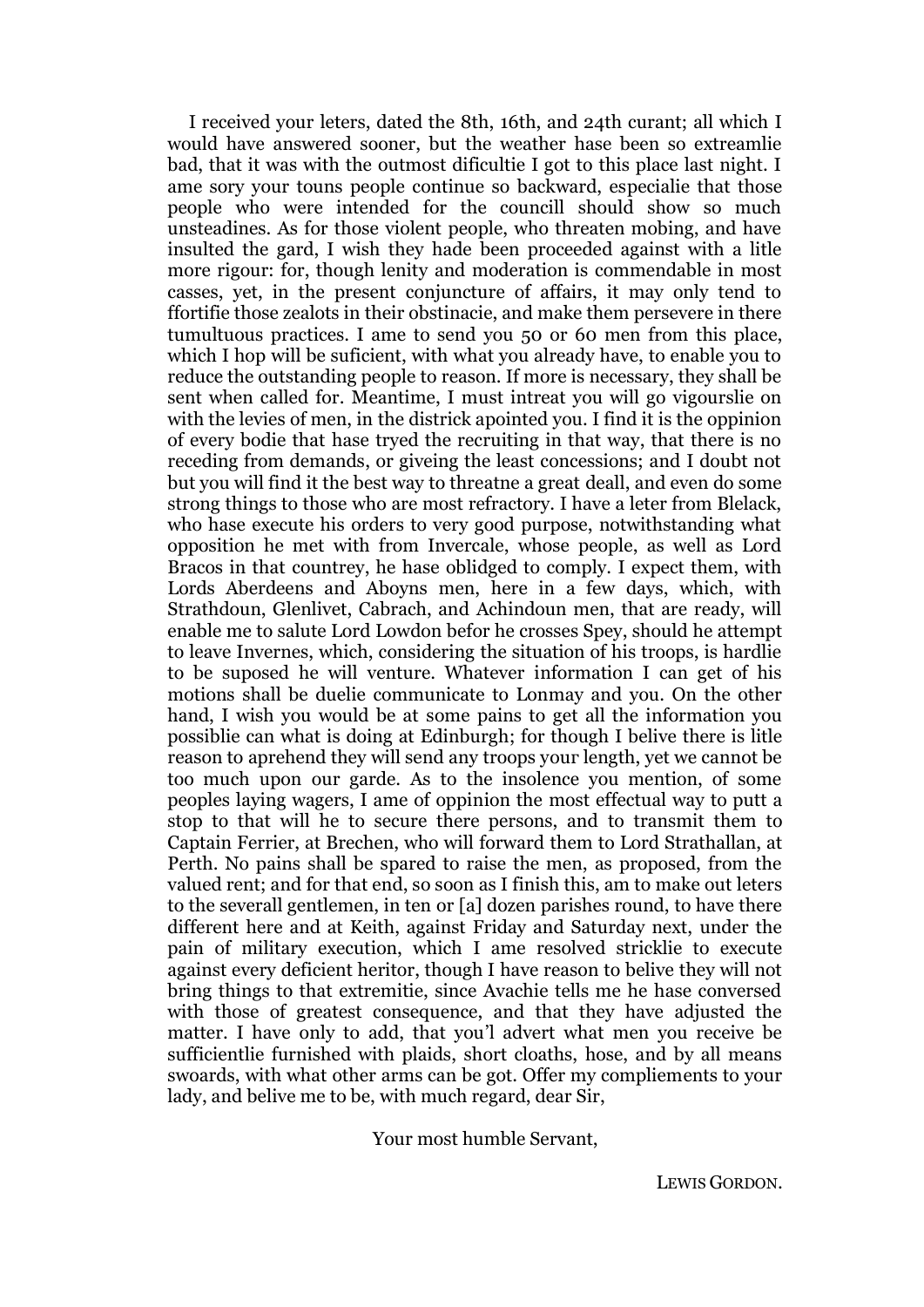The express is dispatched at three aclock afternoon

### VIII.

### LORD LEWIS GORDON TO THE LAIRD OF STONYWOOD.

Huntlie Castle, November the 27th, 1745.

Dear Sir Thomas,

As I wrote you fully yesterday, I only give you this trouble by Mr. Patterson, who commands this party under Mr. White. I am sure you will do them all the good offices you can, and they will punctually obey your orders. We are going very well on in this country, and the sooner you give your direction to raise the men, according to our agreement, it will be the better, and you will find soon that all the lenity you can use will be to little purpose, and that some severity will be absolutely necessary. I hope the addition of this party will enable you soon to raise the publick money, of which I begin to be in great want for paying the men. I sett out to morrow for Banf, and I shall spare no pains to gett up the publick money that is owing in that shire. We intend to send you more men as soon as possible, and I will give you all the assistance in my power to carry on the Princes service with vigour. As to what you mention of the Councils not performing their words, it more and more convinces me that there are many men in the world that neither regard their own characther nor even the common rules of honour and honesty. I have nothing materiall to add; Avachie and Mr. Lessly join with me in wishing you health and success, as also in our compliments to your wife, mother, and all the rest of our friends. And I am, with great sincerity, dear Sir,

### Your most affectionate friend and servant,

LEWIS GORDON.

To Stonywood. [N.B.] Youl be so good as to pey Mr. White as a lieutenant, and Mr. Paterson as an ensign.

### IX.

#### LORD LEWIS GORDON TO THE LAIRD OF STONYWOOD.

Fyvie, December 10th, 1745.

Dear Sir,

I yesterday wrote you a short note by Mr. Gordon, and now, being a good deal nearer you, I thought it proper to send this express to you, to enquire how affairs att Aberdeen and its neighbourhood go on In one of the last letters I wrote you, I desired you would prosecute the levies of the men according to the stint of the valued rent, with all possible expedition;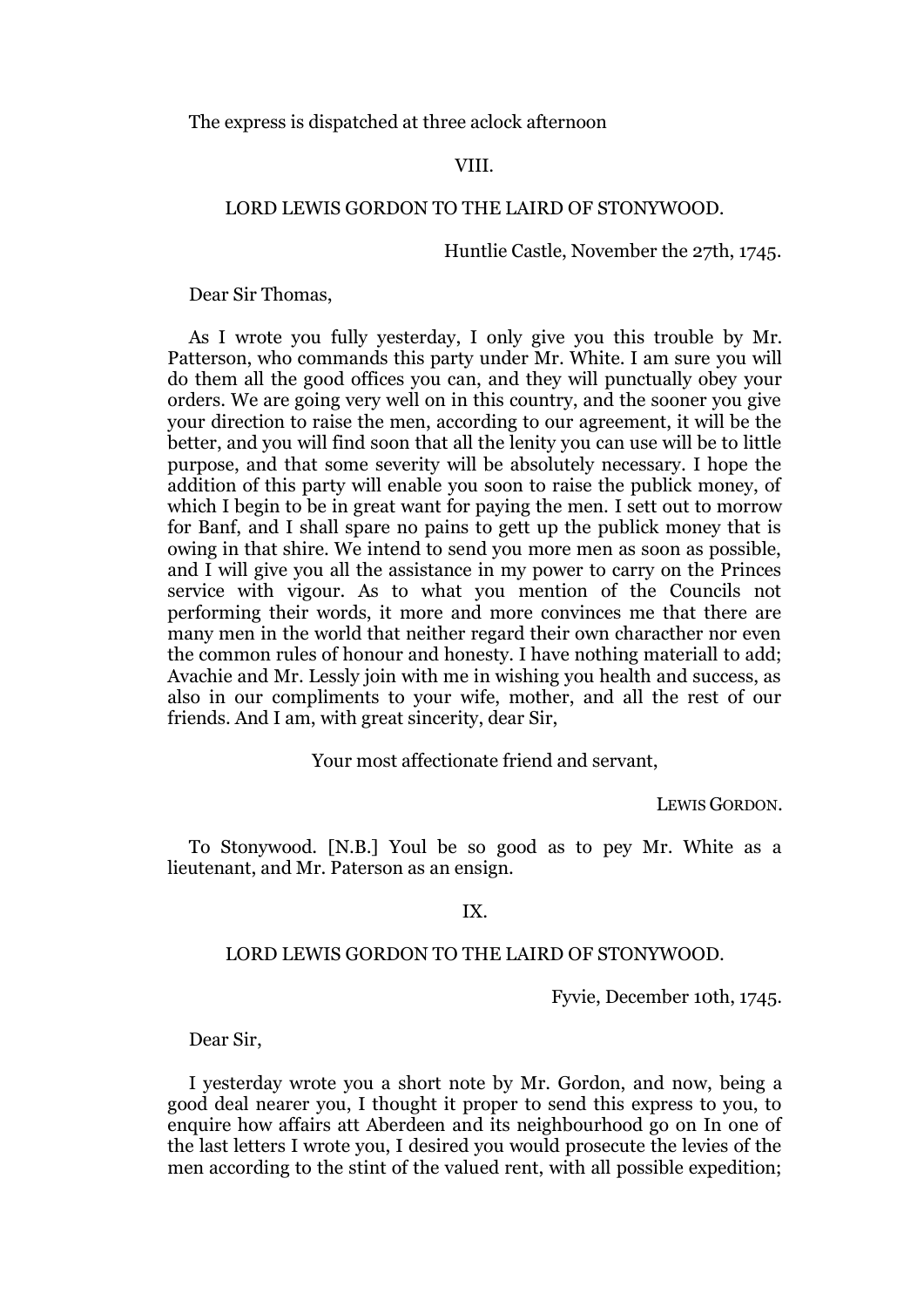and as you do not mention that any men have come into you, in consequence of your orders on that head, I am affraid that we have not come such speed as we could wish. Although I have got some voluntiers, I assure you that att least two thirds of the men I have raised is by the stipulation att first agreed on, and all those that have not as yet sent their quotas in, have been wrote too, in very strong terms, and I doubt not but all the complement of men from Banfshire will be att Huntly in four or five days att farthest. We have been obliged to use great threatnings, although no reall hardships have been used; and take my word for it, that, in the lasy way the country is in, together with the unnatural methods the ministers and other disafected people make use of to restrain the people from doing their duty, there is no raising the quotas of men in the country without a seeming violence; therefore, as you have a very strong party in Aberdeen, I earnestly recommend to you to levy the men in the shire as fast as possible; and as I only wait the return of my express to march forthwith, it is Generall Gordons opinion, as well as my own, that where you find any great difficulty to raise the men, you ought to take money in lieu of them; and you see by Lord Strathallan's letter, that it is the generall opinion that money will be our greatest want. I beg that you will have every other thing in readiness for our marching. I hope to be att Aberdeen in eight days, and, in the meantime, shall have every thing in our part of the country ready against that time. Aberdeen is, without doubt, the only place for the generall rendevous; and as all our wants will be well supplyed there, we shall march without hurry or confusion. I am sorry to aquaint you, that we shall have but few Highlanders along with us; since, notwithstanding all the pains I have taken, and the strongest oaths and assurances from them, when I was up in their country of their being down, yet the Duke of Gordons orders to them not to stirr, has had more weight than both my promises or authority with them; but, as I can easily prove that I have spared no pains to promote the service, I must make my self easy, since it is in vain to frett att any misfortune that happens, when one cannot avoid it. I am glad to hear that the collection of your cess goes on so well, and I hope one way or other we shall get money enough to pay our men. I send you inclosed a letter I stopped some days ago, which I think contains some good news. As I shall wait here the return of this express, youl direct your answers to this place, and I beg youl give me all the information you can of Lord John Drumond, and the rest of our friends to the southward. I have nothing more to add of any consequence. I beg my complements to all friends; Mr. Lessly joins with me in this. I beg you will always believe that I am, dear Sir, with great esteem,

Your most assured friend and Servant,

LEWIS GORDON.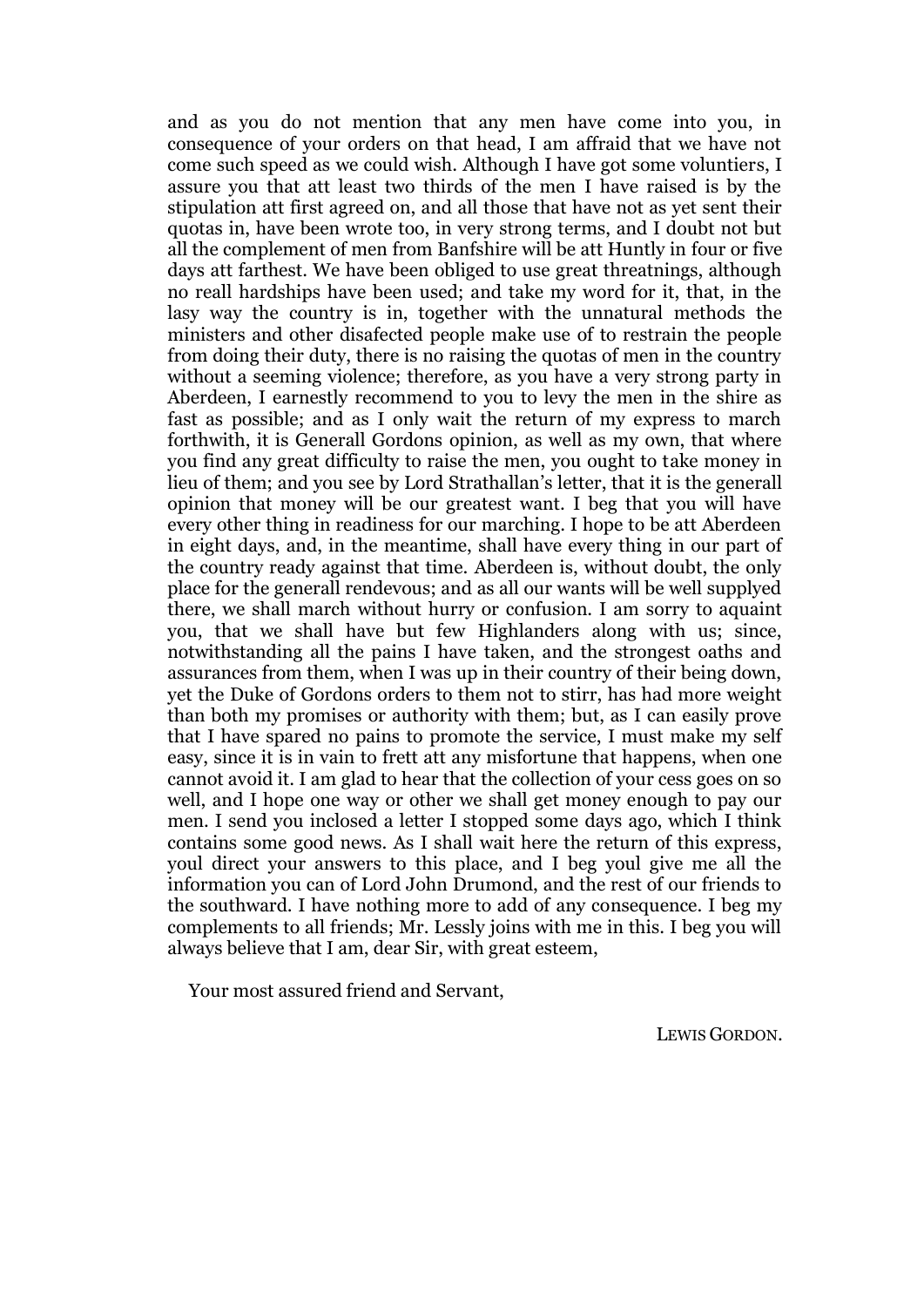### LORD LEWIS OORDON TO THE LAIRD OF STONYWOOD.

To James Moir of Stonywood, Esq.

Meldrum, 13th December, 1746.

Dear Sir,

When I was within two miles of this place, I met two expresses. The leters is inclosed in one to Lord John Drummond, with a flying seall, which, after you have perused, you must, without loss of time, forward to Montrose, by some gentleman you can trust that will he expeditious, for this will admit of no delay; and when his Lordships answer is returned, be sure to forward it to me at Fyvie; and, in the meantime, call in all your outparties that they may be in readines at ane hours warning. This is my positive orders, and I expect you will not faill to put them in execution; at the same time, I have ordered all the men from Huntlie to your toun, if Loudon attempts to cross the Spey; and, by the time we are all joined, I make no doubt but we shall be able to give the rebells a warm reception, with the assistance of some hundreds from Lord John Drummond. Offer my complements to Lonmay, and belive me to be, dear Sir.

Your most humble Servant,

LEWIS GORDON.

P.S. Forward Lord Johns leter wherever he is. Send me your opinion per bearer.

#### XI.

### LORD LEWIS GORDON TO THE LAIRD OF STONYWOOD.

Fyvie, 16th December, 1745.

Dear Sir,

The bearer goes express from me to Lord John Drummond, and I refer you to himself for the reasons; only must beg of you to get him provided with a horse, so that he may lose no time at Aberdeen. As I ame to see you soon, have no more to ad, but my compliements to our freind Lonemay. And ame, dear Sir,

Your most obedient humble servant,

LEWIS GORDON.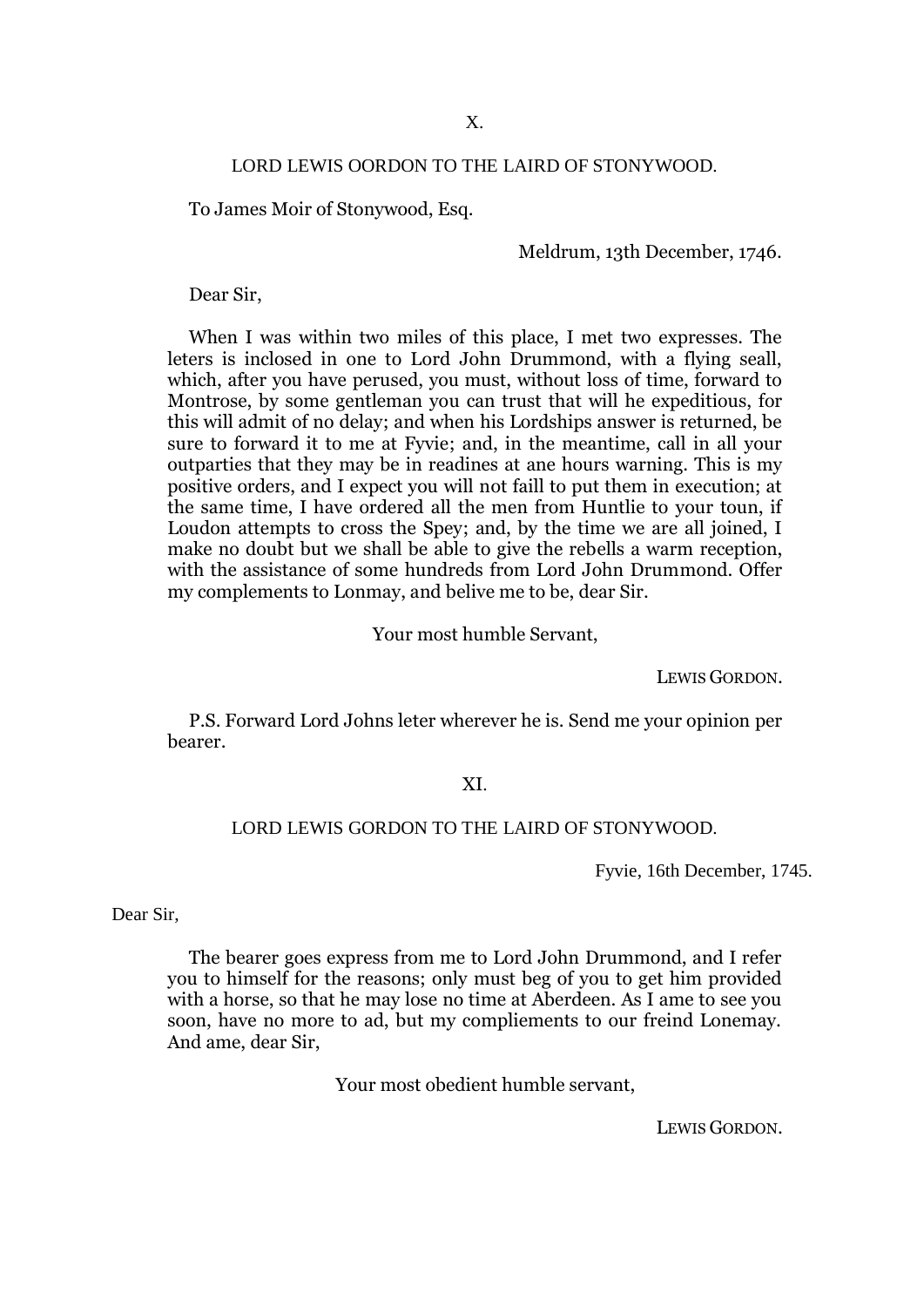### XII.

### LORD LEWIS GORDON TO THE LAIRD OF STONYWOOD AND OTHERS.

To Lieutenant Colonell More of Stonywood,

Att Gurgunnock or Tough.

These

Banockburn, January 15th, 1746.

Gentlemen,

This comes to desire you to have all the men under your command in readiness to be in the field to morrow morning as soon as possible. As you are all fatigued, I do not expect you to be att eight aclock, as the others are, in the field; eleven will do. And, in the meantime, it is my express orders to yow from the Prince, that yow do all in your power to make the men provide themselves with twenty-four hours provision a piece, and if for that, money is wanting, you must give it, and it shall be counted for to you. As thiese orders are of great consequence, I make no doubt of your endeavours for complyance. And I am, very sincerely, Gentlemen, Your most affectionate friend and servant,

LEWIS GORDON.

To Mr. More of Stonywood, and Mr. Farquharson of Monaltrie, Commanding Officers of the Aberdeen and Aboyne Battallions.

After perusing this letter, send it by a trusty hand to Abuchie, who is to follow the orders likewise. Ten aclock att night.

### XIII.

### THE LAIRD PITTODRIE TO THE LAIRD OF STONYWOOD.

James More of Stonewood, Esq.

### Att Aberdeen.

Sir,

I had a letter from your uncle, desiring me to come to Aberdeen Mundaye nixt, he haveing something to saye to me that will do better in convers then writing. I understand he hase writen to a good many to meet him att Aberdeen also, and I hastely, by his bearer, wrate him I would see him the day apoynted. But now, as I begine to think it is to propose my takeing some imployment in managing the toun or shire, I repent that I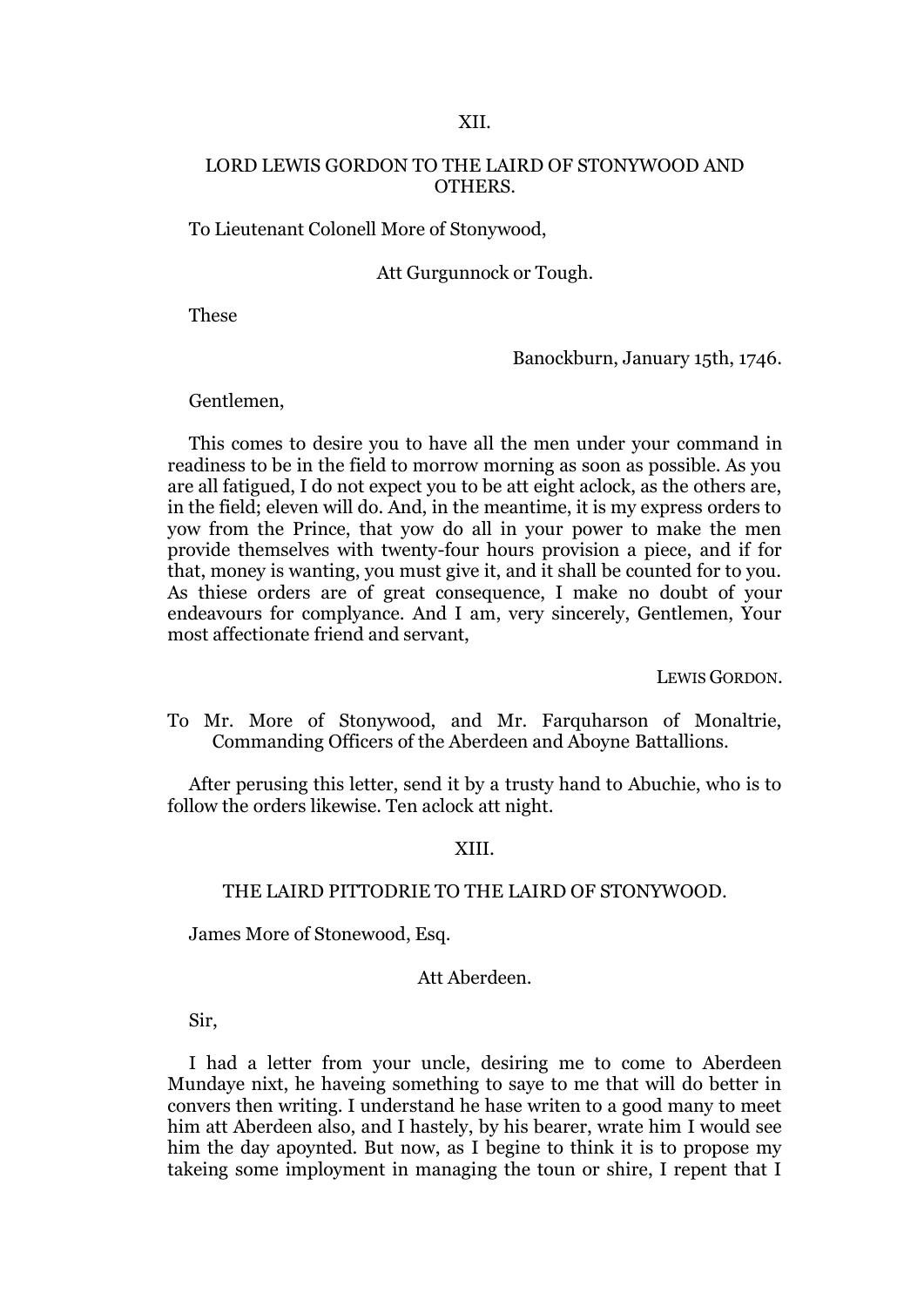vrate I would keep the appoyntment, as I am determined to take no consern in that sheap, for when my Lord Mar vanted me, in the fifteen, to consern that waye, I absolutly refused, and beged to be excused in so strong a maner, that he passed from me. However, since I wrate Longmaye I would come to toun, I resolve to do it, and to call at Stonewood in my waye to see how all is ther; but if you see your uncle befor Mundaye, you maye tell him my resolutione, and I supose he would not desire me to come to toun, least my refuseing to act in the above sheap might ocasione some others to refuse also; and I am so peremtor about this, befor I had to [ ] with toun or shire, I would go to the armie, notwithstanding of my broken constetutione, though I be shoure, without pouder or ball, the weather and necesarie fatigve would make ane end of me. As for raising of men. I see such a backwardness, it will be the greatest force that will bring them out; and as for my self. I am wors sitevate that wave then any of my neighbours. I have more widow wimen that hase tacks in my intrest then in severale perishes round me; and if I should, or any els, force out the men that holds ther pleughas, the tack must ly unlaboured, and I fancie yow will easelie bеlivе I cannot suport my famelie without rent. Ane other reason that makes me have few or no men to spare is, my intrest is far from the moss, and have no grass men or subsetts in my intrest, and in the year fourtie they redused them selves to as few men as posable, and have continoued so to this time. But I shal be weel pleased to scrimpe my self to give monie to raise my proportione of men volenteers, and from forsed men they will be of no use. I ever am, Sir,

### Your afectionate Uncle and Servant,

THOMAS ERSKYNE.

Pittodrie, November 7, 1745.

#### XIV.

### THE LAIRD OF PITTODRIE TO THE LAIRD OF STONYWOOD.

James More of Stonewood, Esq.

### Att Aberdeen.

Dear Sir,

I wrate yow yesterdaye, intreating to hare your neus, beeing most anctious to hear what is become of the armie in this hard weather, and now will be as anctious to hear what the rejoysing means in the touns yow mentione, which I hope yow will do me the pleasure to let me know. I fancie it is a landing, for the armies, by all I can imagen, ar not so neir that it can be a wictorie; if it var a generale desertione, it would be good as would a landing or a victorie. My hart bleeds for our freinds in the armie in so hard weather; if they be not lodged in touns, it will kill the half of them. I wish it be trew that they are augmenting in number, but I fear hard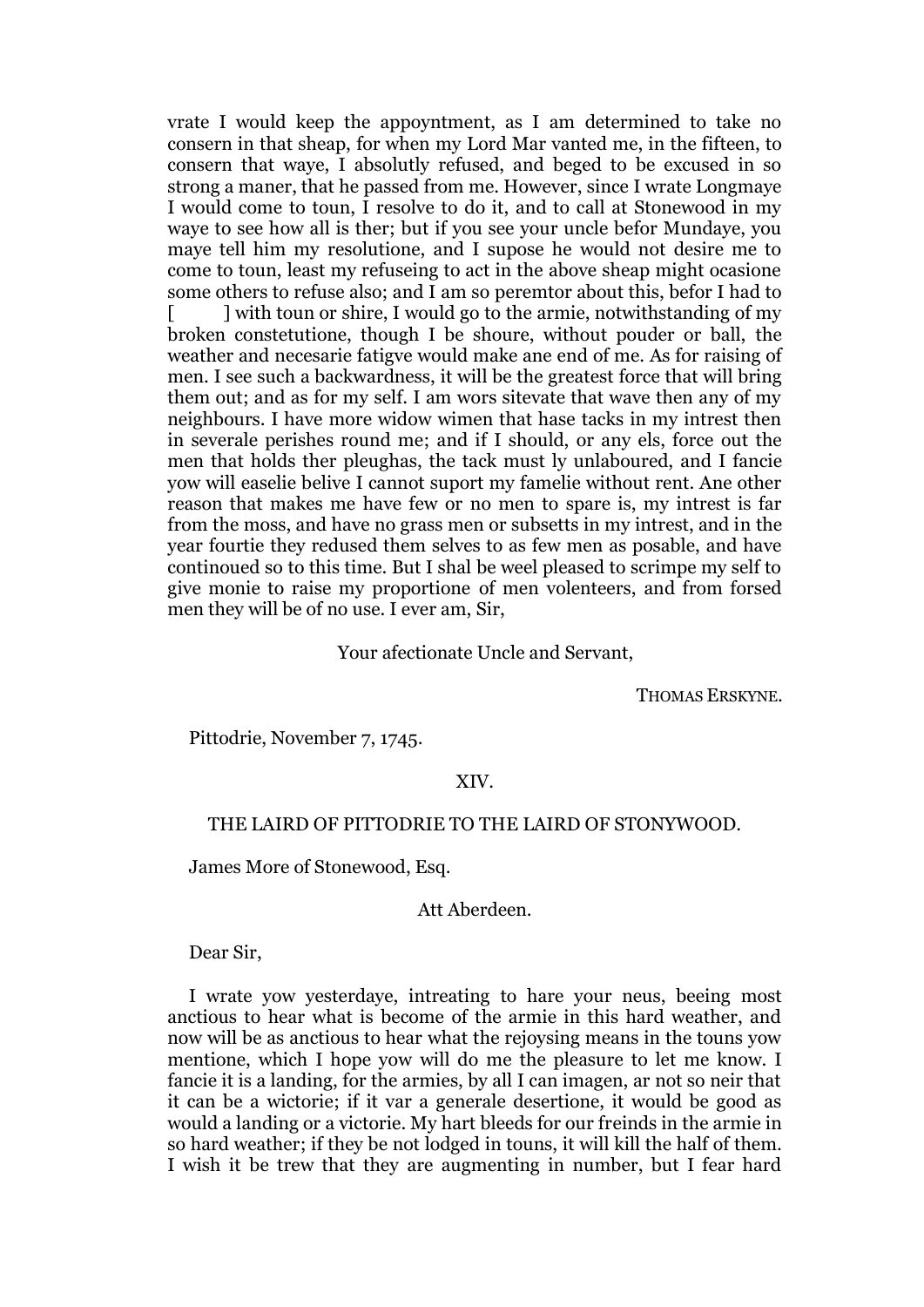winter weather will be a hindrance, though they will have great need for augmentation, if it be neir trew that the Evening Courant yow sent me sayes, that, with what troups latlie arived, ther is above seventie thousand regular and new raised troups in Britan; he also mentions ane intercepted letter of Lord Lues Gordon, wherin he sayes he writes that he hase only goot fiftie men, much oueing to the whige ministers discouraging the people; I cannot tell if Lord Lues wrate such a letter. Yow mentione beeing in a hurrie when yow wrate me; yow gave me one proof of being so, yow sent me three Caledoniane Mercuries of the 14th November each, however, they will be of use to send about; but the Courant of November 14th, yow sent me, is a verie od paper, yow should read it. Wee hear the toun of Aberdeen is to give batle befor they ansuer Lord Lues demand of money. I fear three thousand pound is to much. I think I wrate yow in my last, that none that is not ingaidged will pay cess without a pertie. The bearer was much defate by bad traveling, and I took upon me to lett him staye this daye. I hope his absence for a daye will be no loss. God grant yow have good neus to write me by your nixt. Give my kinde servis to your lady, and to the governor, and all freinds. And I sinceerly am, dear Sir,

Your afectionate Uncle and humble Servant,

THOMAS ERSKYNE.

Pittodrie, November 21st, 1745.

### XV.

### THE LAIRD OF PITTODRIE TO THE LAIRD OF STONYWOOD.

Dear Sir,

I have yours of December 14th, this afternoon. Your bearer could not, it seems, geat over the water [of Don] till he came to Kemnay; and when he came here, Mr. Maitlen, Mr. Horn, and Mr. Innes, Tillefoure, was with me, and as wee wase two and two, no doubt wee difered in our sentements, but all of us agreed wee saw no servis forsed melitia could do; and, to tell yow plainly, I uonder how any person that allous themselves to think, can imagen they will be good for any thing, as the sanction is five pound sterling for each man. If the gentelmen that proposes it will consider the sitevatione of the countrie, that all the monie generalie, and in this corner in particular, is in the hands of the merchants who bought ther wictuale, and that in the present sitevation those merchants cannot paye, and by consequence the gentelmen cannot furnish monie. Let the consequence be what it will, what a handle gives it to those that hase a minde to influence the countrie against yow. Yow know, and I'm sure I do, that men raised in the laich countrie, unless ther vare time to disiplen them, is good for nothing; and it would be the last actione of my life to ventor att the head of such men. To conclude this subject, it is my opinione the party will repent when it is to late, if the present violent method be not droped; and, for my oune parte, and I judge of others by my self, I cannot advance five pounds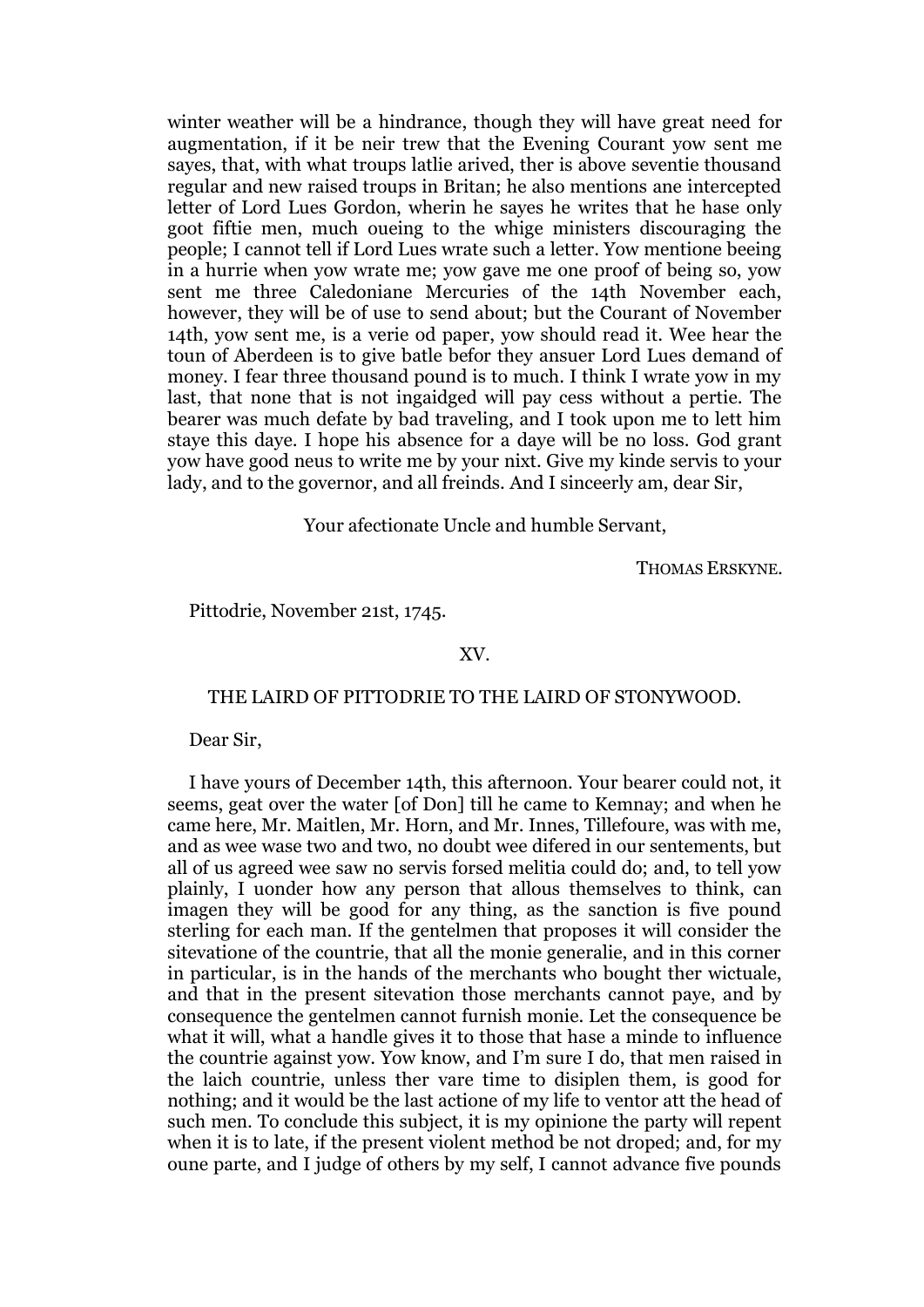sterling for each man I am dew by the proposale, and leave as much as can furnish bread to my famely; and as the bible tells me, they ar wors as ane infidele that does not provide for his famelie, I most submitt to what hapens; but yow will see if burning vare once begun, they will feght that will do it upon no other consideratione, and yow will finde yow have not men suficient to putt it in practise; but not to insist, in my opinione upon every acount, the scheme is wrong. In the first place, it loses the good wishes of the countrie, and its idle because its not in your parties poure to make any advantage by it; for the men, if the[y] vent, as they ar forsed, will not staye, and if they did, they ar good for nothing, and will be found so; and to advance five pounds sterling for each lard, on failing of the men, I am sure if all the gentelmen in the countrie vare inclyned to do it, they cannot command the money; but young men is full of spirits, and vants what they are ingadged in to go on swimengly, without giveing dew allouances to the deficulty of the schem. But I wish they would look back to the fifteen, when my Lord Mar was in the feild, and was a man of so much knouledge that I belive none that knew him weel, but will allow that he knew what proper demands to laye on the countrie, and all he demanded was double sess from those judged not weel afected, and I am convinced ther would more monie arise that waye then will come by the present scheme; for as merchants hase not, nor cannot paye the price of bought wituale, as ther is no safe comunicatione, gentelmen hase no monie to spare. In the nixt place, the demand of forsed men is a surprise upon me, and as surprising how any person in this countrie should think of it, and I am as much surprised that any Scots man should staye a moment in this countrie that wishes the Princes suxes, and ar in armes when he is in England, and may be cutt of; if which vare happning, ther forsed melitia here, God knows, would never retrive his misfortune, and if forsed out of England, a disobleidged countrie to reteir to. In short, its my humble opinione double sess is all should be desired, and that will be granted, and a demand of a loan upon rich men, and if not granted, ther persons secured. More then this will prove inefectuale, if I be not mistaken; however, this hastie writen letter may furnish some hints to be thought of, and if your uncle Longmaye and yow agrees with any part of it, yow may vrite Lord Lowis and Lord John what is sujested to yow by a weel wisher, but as I have neither metel, neither taken time to dejest this, I vant not to be named, but still am to your cause, and yow a sinceer though old friend. My land, in the perish of Oyne, that the tenants payes the sess, ther is a party, I am told, of eight men upon them; they ar to send it in the morrow. My sess of the rest of the land is not dew, as I payed the last term. I hope your colector will not exacte to much quartring monie. I beg to hear from yow, and thanks yow for sending me this express, to let me know what is doeing.

### December 15th, 1745.

After writing this far, I read your letter a second time, and am obleidged to yow for writing to the oficer, if yow had doon it; but yow have forgott, but the designe is good, the oficer of the party hase not been here yet, but I'm toald his orders is to burn, and to begine with the heritor. If that be a threate not to be execute, there is nothing in it but to be putt in practise;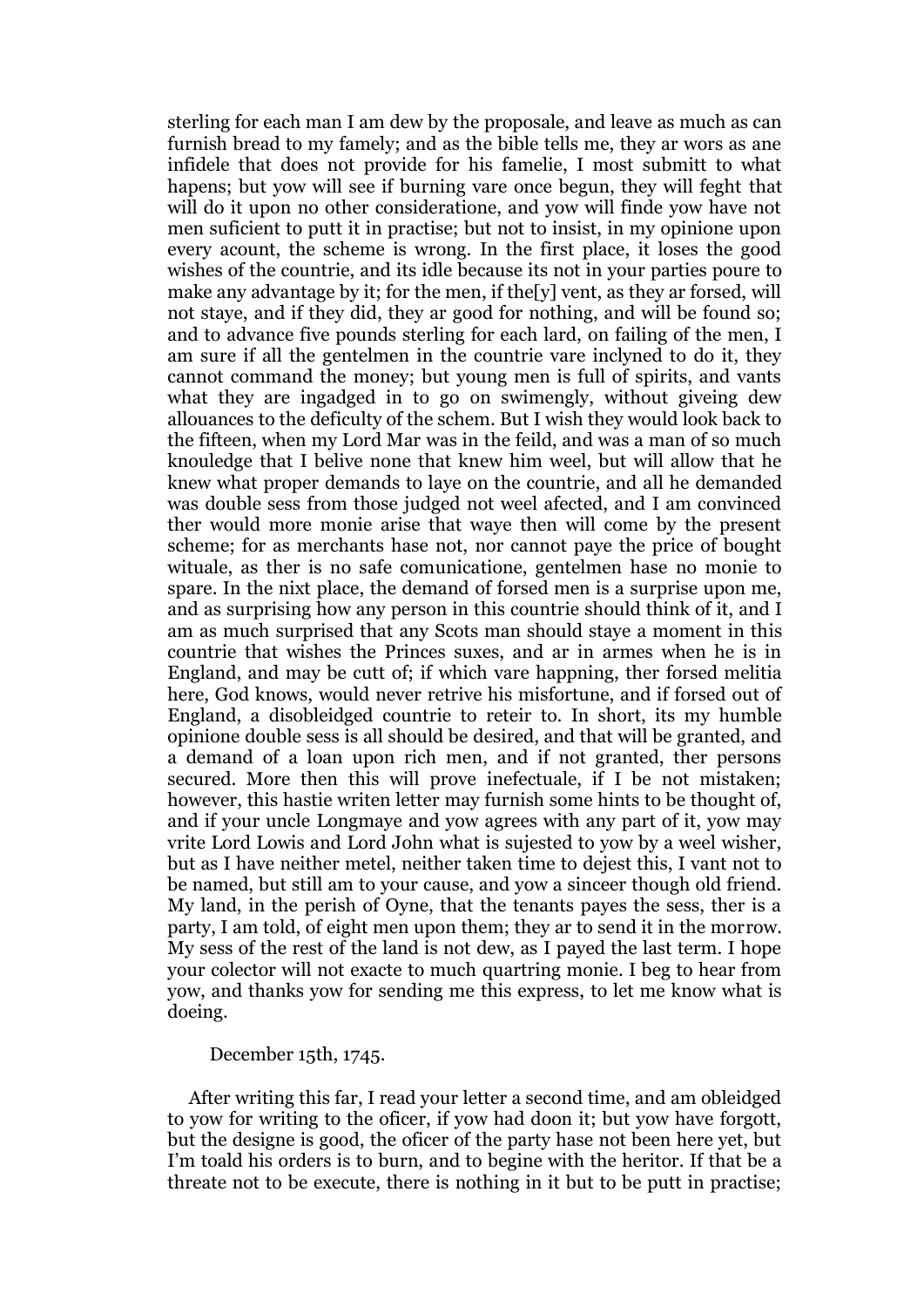no man of spirite will allow of it, especialy as I'm toald they ar ordred to begine with the heritors house. I'm sure that shal not be doon, and I in life, baring axedents. This hint I thought fitt to mentione, as I'm sure it will be the generale resolutione. Adive.

#### XVI.

### THE LAIRD OF PITTODRIE TO THE LAIRD OF STONYWOOD.

James More of Stonewood, Esquire,

### Att Aberdeen.

Dear Sir,

I vant much to have the confirmatione of the good neus in your last, but if it be trew what is toald in this countrie, it will (unless ther come back a good partie of men from Perth) put a stope to your raising men or sess in this countrie, for they asert that Mackleude, with 400 men, was at Fochabirs Sundaye last, and that a party of Grants was within three miles of it that night, and that Lord Lauden was at Elgen, with 1200, all on ther march to Aberdeen. No doubt yow have ane account of this some time agoe, and surly hase it confirmed by the men came into yow yesterdaye from Strathbogie. What will be Laudons conducte so long as he is in our neighbourhead, I know not; but if he call for sess and men, the countrie will be in a miserable sitevatione, for ther is litle or no money in it, at least my tenants asures me if they should be hanged, as weel as brunt, they cannot raise the money demanded. If the demand had been double sess, it's my opinione that [ ] been ansuered; and, as the monie is so scarce, I firmly belive ther would come more monie that waye then by the method proposed, and it's not in the tenants poure to geat a man to go without giveing him att least five pound, and I know ther is not one tenant amongst twentie that can in any shape furnish the money. However, I needed not trubled yow with this, as it does not interly depen upon yow, and as I am not sure but yow may march soon, which, with my servis to your lady and all freinds, is from yours, *etc*.

December 19th, 1745.

#### XVII.

### THE LAIRD OF PITTODRIE TO THE LAIRD OF STONYWOOD.

James More of Stonewood, Esq.

Att Aberdeen.

Dear Sir,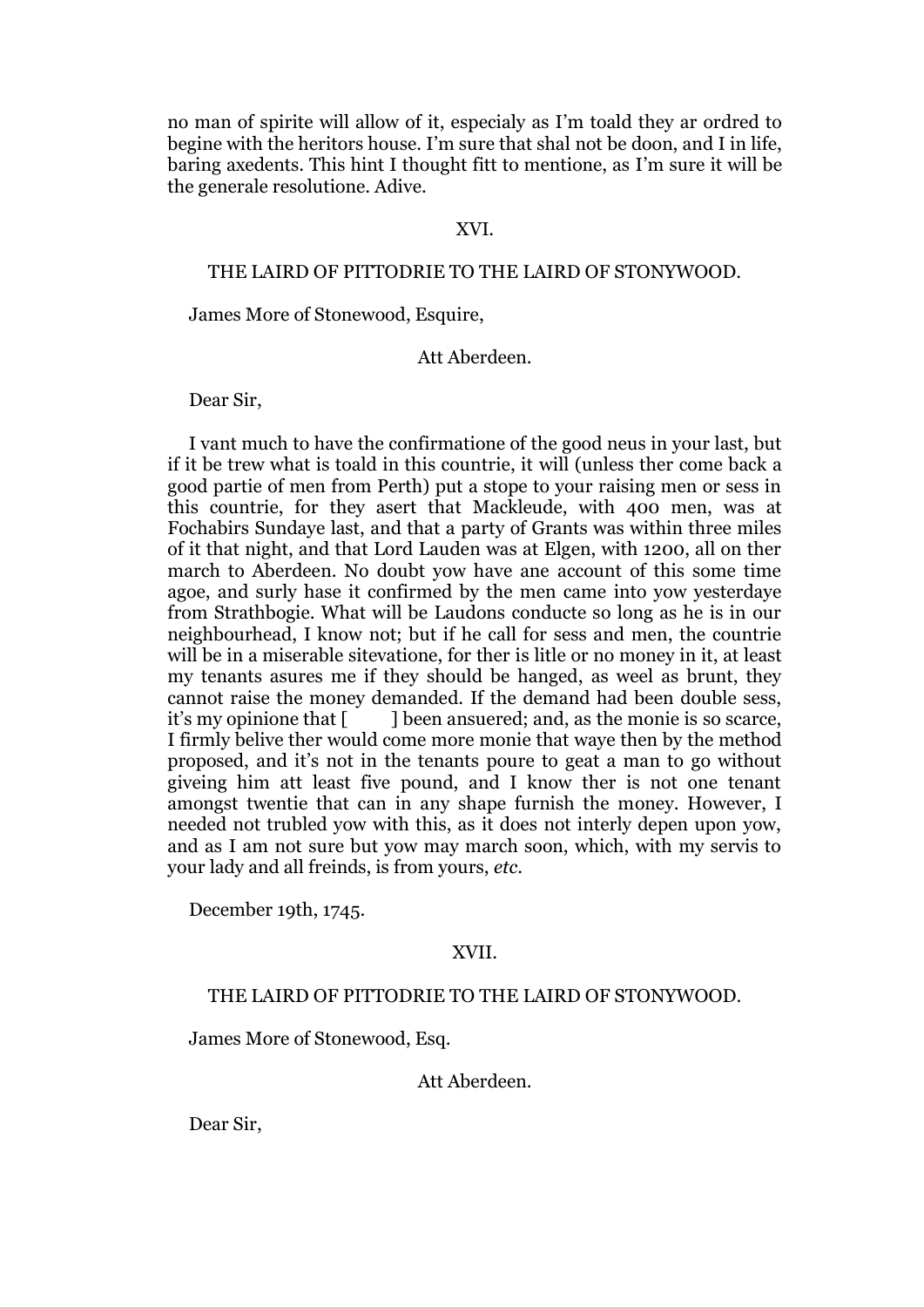I did not expect to hear of your and your freinds being so soon in this countrie; if the cause be as is said by a good many, I'm sorie for it, as many good man and freind will sufer. However, I heartely wish yow and all freinds be in health, for all is not lost that is in hazerd, and all will be acording to the will of haven. If yow ar att fredom to write me what yow know of the sitevatione of afares, pleas do it, but I do not care to propose any thing that is straitning to yow; yow can safely tell the reason for blowing up the Kirk of St. Ringens,(4) it makes a noyse, and I wish it had not been doon. If your armey march by Inverurie, I wish yow would do what yow can to protecte my intrest; they in Conglass and Balhalgardie have sufered so much already, that I will vant the third of my ferm. No doubt yow have such a coraspondence settled yow will from time to time be advised of the D—s armeys motions; yow will also know if yow ar to march north, or if yow ar to staye att Aberdeen, till it turn too warm for yow. If yow can, without prejudice to your self or the cause, informe if the Prince goes to Inverness directly or higher up. I hardly think he will atempe the takeing in the Castle of Invernes, neither think I he hase cannon fitt for it, and I should think it would be hard work to cary any cannon north, and not posable except it be the repared road. As I was goeing to the meeting house upon Sundaye, as I was crossing the Aberdeens road, I mett three of your people upon horsback; I asked them if desertione was the cause of your comeing north, they said no, ther was other reasons for it, and that all the Clans that had gone home with bagage vare returned, and seven hundred more, befor they left Stirling. This I do not belive; but wee have so many diferent acounts wee know not what is trew or what is fals; and your acounts of the last batel made the defate greatly to large. Give my kinde servis to your lady, and I hartelie wish to hear that yow and all our frem,is and countrie men ar in good health and spirits, for the old proverb is verie trew, Lose hart, lose all. I ever am, yours, *etc.*

T. E.

February 12th, 1746.

### XVIII.

### THE LAIRD OF PITTODRIE TO THE LAIRD OF STONYWOOD.

James More of Stonewood, Esquire,

Att Aberdeen.

Dear Sir,

1

Haveing the oportunety of this bearer, I wish yow joye 0f your young son, and your lady a safe recovery. I knew nothing of it when I vrate yow

4 [St. Ninians.]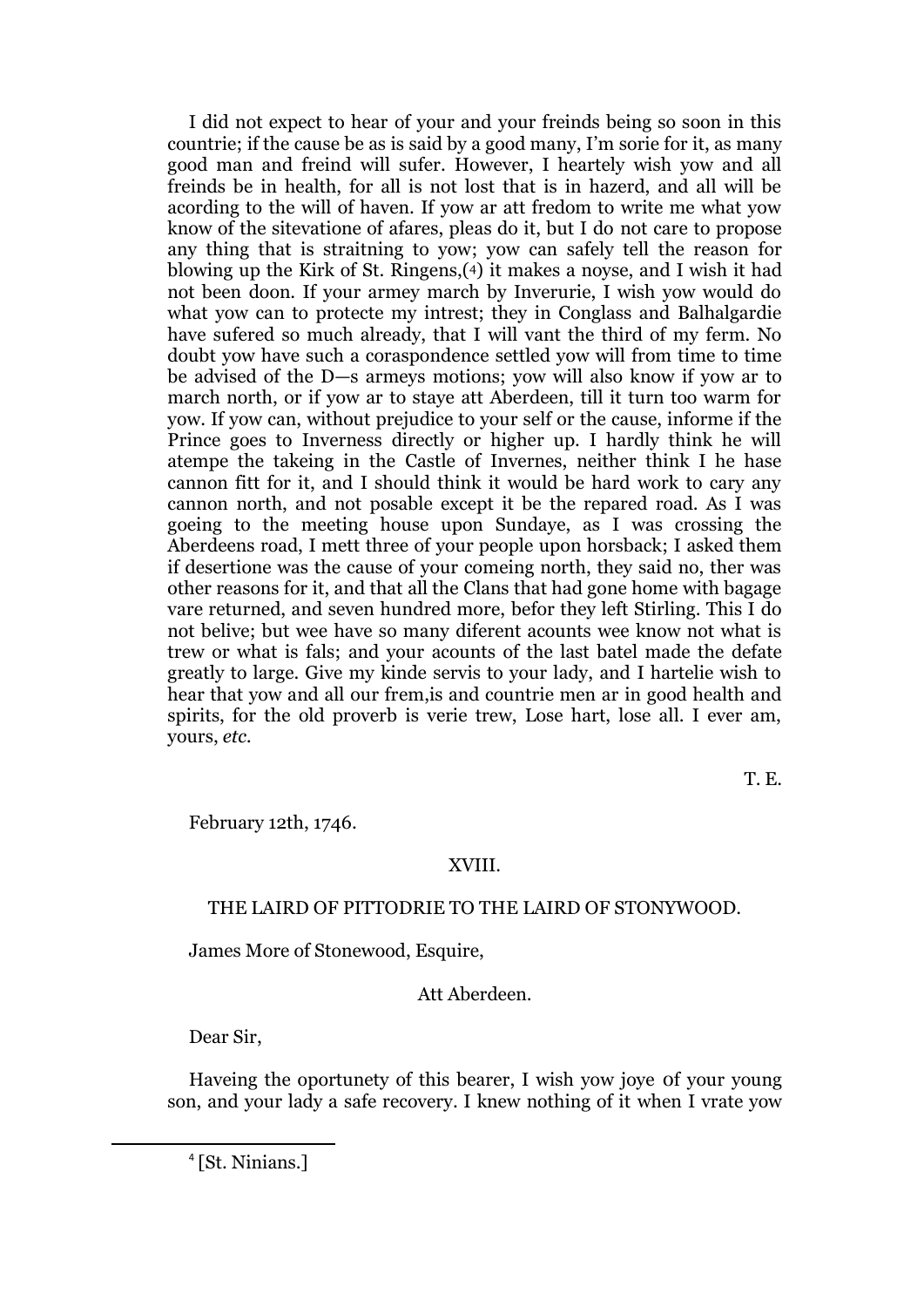last; and yow was not so kinde as take notise of it in yours. I know nothing what the wordle is doeing, and beg yow will write me as much neus as yow think proper, particularly what yow know aboute the armies just now. I finde ther is parties out for levie money and sess. In my opinione yow should begine att the ritch people; besides, as I understand ther ar whole corners of the shire of Aberdeen, and the most of the shire of Banf, that neither levie money nor sess hase been demanded from, only presses those that ar neirest. I think the old Shirreff Mure men should be made the last of makeing a demand upon, and I will expect so much freindship from yow; and, to tell yow the plaine treuth, I have been att all pains with my tenants, and severals of them hase not goten the first half that was demanded provided yet, and I am so  $\lceil$  l that I have not money to do it for them [ ]. If the whole five pound sterling be demanded of each hundred pund of waloved rent, I know not how other tenants ar, but surely myne cannot ansuer it, let the event be what it will, many of them have sufered so much already. And for your French men, as they call them, they have had fine doeings; since they came to the countrie they robed, they stole, and shot sheep and fouls at pleasure; in short, they are liker highwaye men then any thing els, and I am surprised ther oficers allous them to opress the countrie so; as for takeing meat without payment, I think not so much of that, and that is a good deall to those that lives neir the publick roads, for ther is many of myne and other peopb tenants that by that means hase exausted more meall in ther famelies already then would have served them all the inshouing sumere; as this is facte, it cannot be thought those men can advance money also, and I can asure yow the most of them wishes the cause so weel, they would cheerfully give money if they had it. This yow may think upon, and do me all the favor yow can, as I ever am,

### Verie much yours,

T. E

February 19th, 1746.

### XIX.

### THE TOWN CLERK OF INVERURY TO THE LAIRD OF STONYWOOD.

To the Honourable

Mr. Moor of Stoniewood, Esq.

Sir,

As you have the command of the forces at Aberdeen, at the desire of our magistrates presumes this freedom to advise you that on Wednsday last, one William Smith of Mr. Andersons men, that past here, as he tould, express to Lord Lewes Gordon, calld for a horse to care him to Strath Bogie, which was procurd him on promies to pay hire. He returnd again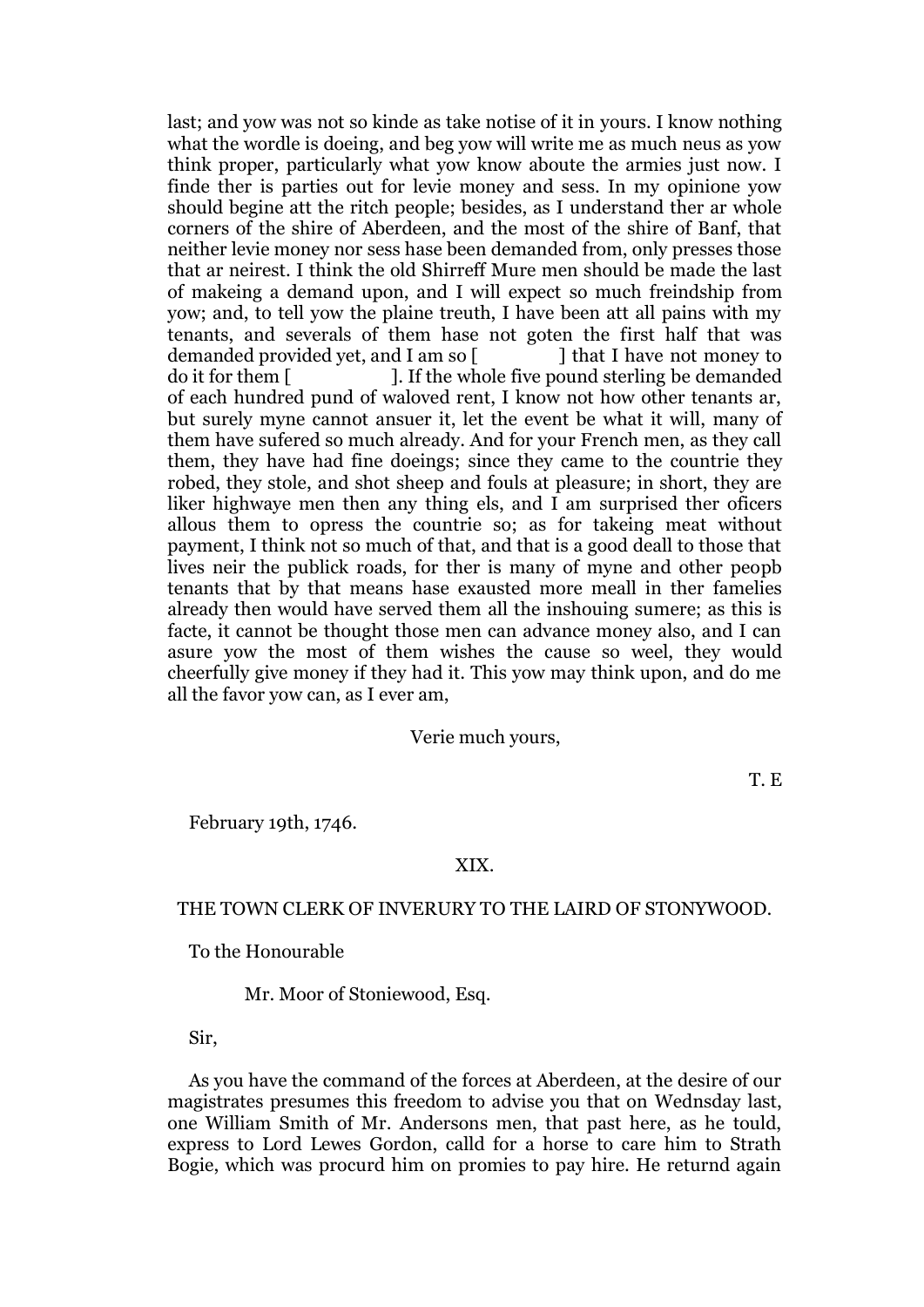Friday night [with] the horse, but as the horse was pressed for his use made [the] man a litle more nice in reciving him again, being informed that he was overroad, untill he shoud be sighted, and damnadge as weel as the hire payed. But Smith pretended that the servant who (was also presed to goe along with the horse) had listed with him, to whome he had given a shilling of bountie money, had diserted him; therefor disired that the magistrates might pay the horse hyre of his elfects, and the ballance to come in to him, and threatnd the poor man to ruine his, or these terms; but the magistrates humblie thinking this ane uncommon method of acting by a poor man, and apt to give a generall dislike to others that have, and are willing to give, any assistance to this just cause that lys in their powr, causd value the horse, and the dammadge, with the hire, was estimate at ten shillings sterling, which is too much for a poor man that has nothing but this beast to win his bread to lose, and humblie flatters their selves youl approve thereof, and take such a prudent method in ordering the poor man restitution as you find convenient, which encuradge the magistrates to continew their friendship to this applowsable undertaking. This morning, Mr. Taylor, with a command of the same men, cam here in search of arms, attacked Bailie Fergusons howse. When I and some others asked libertie to pass their centries, used their weapons in the most unmercifull way, so that its with the greatest pain I write you this; the baill[ie] him selfe struck, beat, and bloodid. All we wanted was to pass in and enquire of their warrand; and if they had any such thing, to give them a full search of the place. His wife and familie is so supprised, that I cannot express their present condition, as this was alwise a loyall place, and upon all occasions shewd their regard. Its belived this method will not be indulged, and expects youl be so good to transmit us such a write as may prevent such abusiss in the future. Were there any armes in the place, you shoud commanded them ere now; but realie theres non. And although the baillies howse was rummadged too and froe, not so much as ane sword or pistoll was found, nor know I of any in the place, els I'd caus'd them be delivered up, and olferd them a generall search of the place, as we lie on the road twixt the north and Aberdeen; expects youl be so generows to give such orders, and write to be here that this hostill manner may be prevented in the future. Excuse freedom, and belive me to be, Sir,

Your most obedient humble Servant,

GEORGE SCOTT.

Inverury, 2d December, 1745.

Shall expect your answier in course.

### XX.

### HUGH INNES TO THE LAIRD OF STONYWOOD.

To Colonel James Moore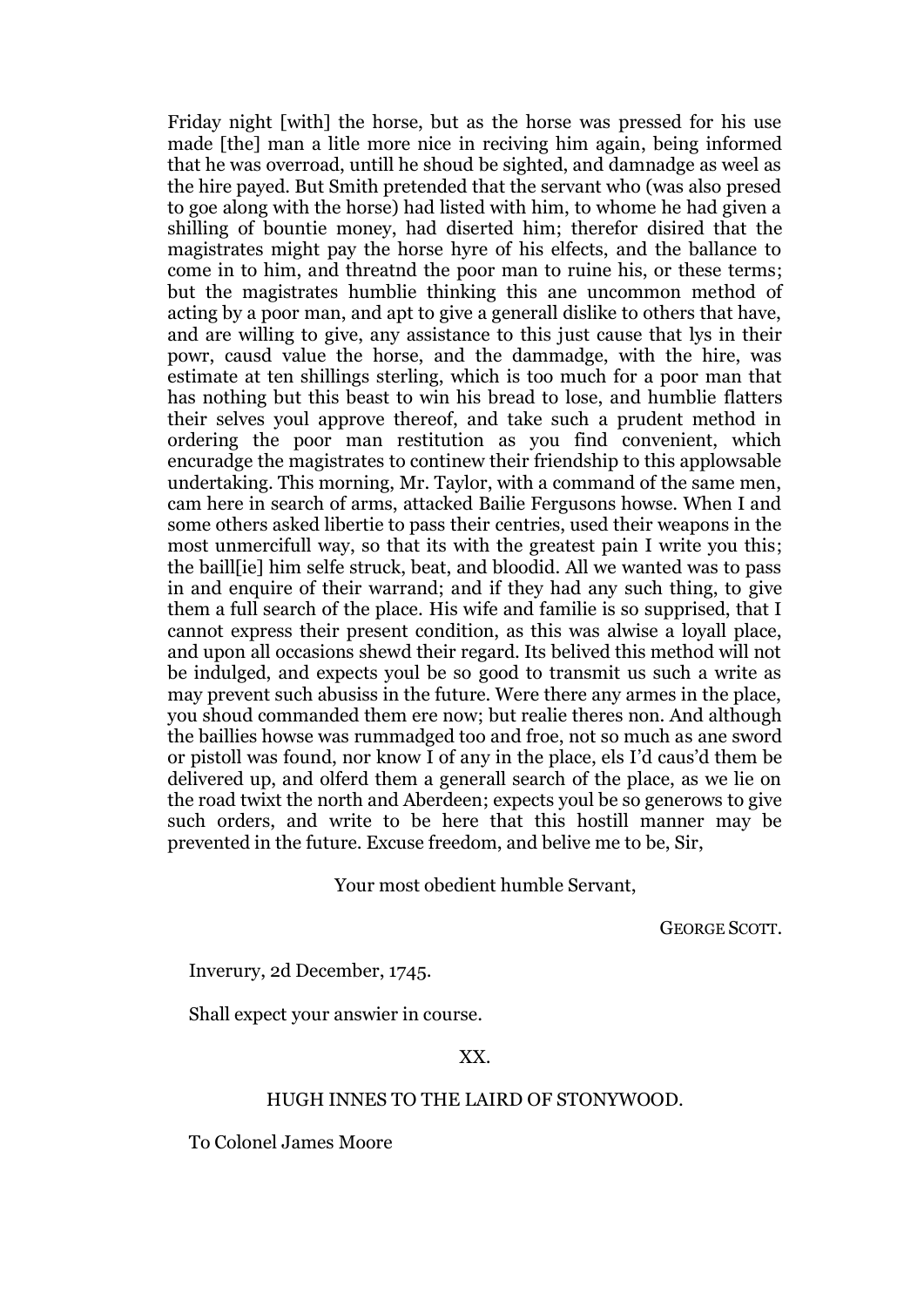### of Stonywood, Esq.

Honourable Sir,

The constant loyalty I bear towards my Prince, and the regard I have for your large character, though never priviledged with the honour of being acquainted with your person, make me bold to adress you after this impertinent, but I hope not disagreable, manner.

Upon my first hearing of his Royal Highness Prince Charles's landing in Scotland, I was determined to give him the mean assistance of my person; and resolving to go in company with those few gentlemen who went from Murray to join his army, was detained therefrom by ane unexpected hindrance, too long here to be insisted upon. However, after that disapointment, I privatly engaged nine servant lads to go with me, which would have answered, had not the diabolical lyes of their Prisbyterian preacher made such a sudden change on them; that though my friend Captain Tullech came, upon the report of it, among them, for ought I think none of them engaged with him; nevertheless, I'm convinced that was I now among them, by showing my authority from you, I might yet gain ground on a few, as none of their acquaintances or countreymen in the army has ever yet been among them; and, if your honour shall deem it proper to grant me onley ane ensigns commission, since I was not so fortunate as get off with the gentlemen of my countrey, I shall think myself yet happy in the service of my King, look on no labour as severe which can purchas men for your regiment, and make it my peculiar bussines to provide for what your honour shall be pleased to command. I might, indeed, have got recommendations of this kind from severals of my relations, but did not chuse to acquaint any of my friends till I had got your answer. As the writer is the bearer, I shall not weary you here with a relation of my parentage; but asking pardon for this presumption, most submissivly, I conclude, much honoured Sir,

Your very humble Servant,

HUGH INNES.

Kings Colledge, Aberdeen, December 2d, 1745.

### XXI.

### THE LAIRD OF BLELACK TO THE LAIRD OF STONYWOOD.

To Colonell James Moer of Stonniewid,

At Aberdeen.

Dear Sir,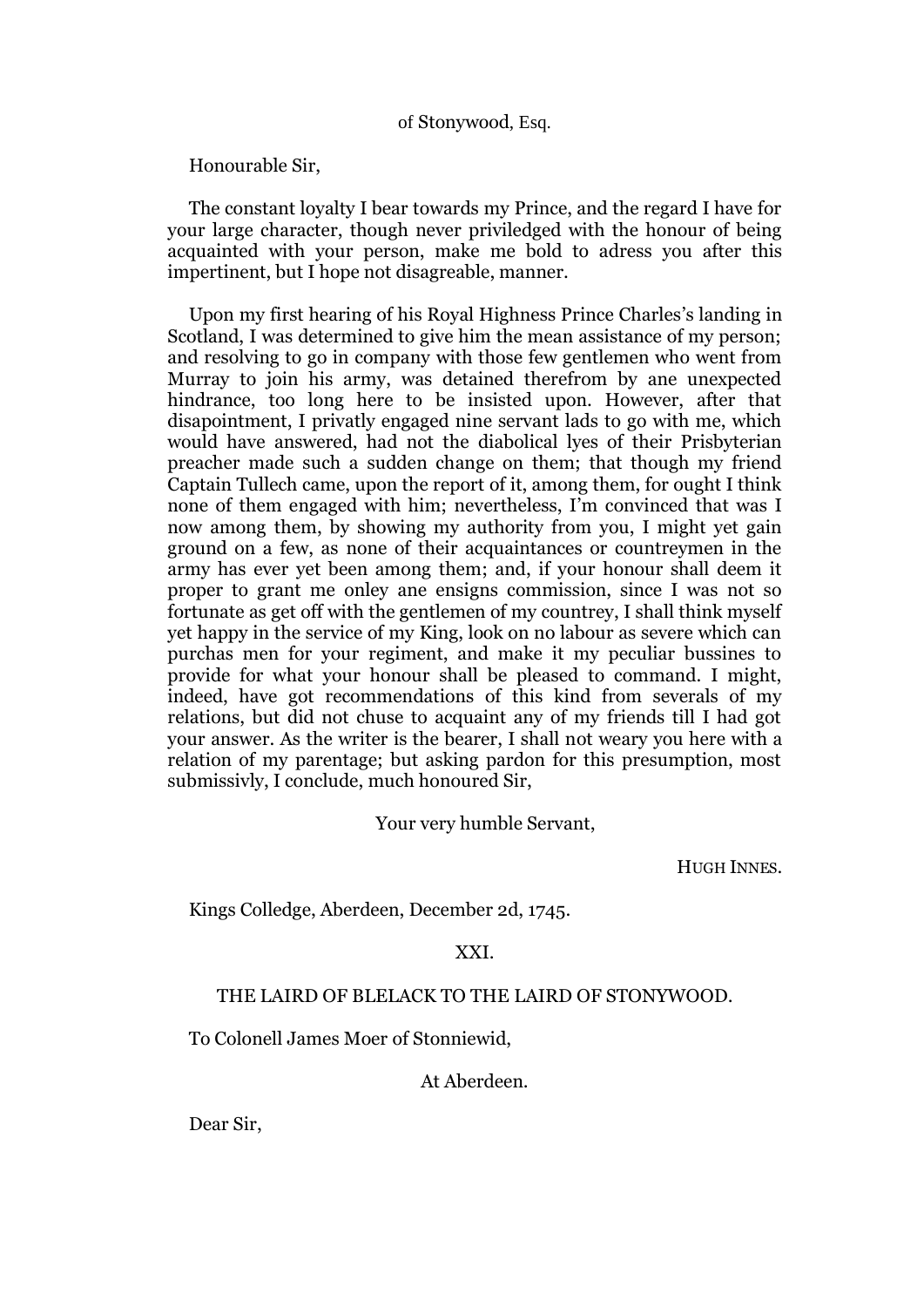Imedieatly upon recept of yours, I set owt for Strathbogie, but, to my great disappointment, I foind he<sup>5</sup> is at Bamph, or some other way through the cuntrie. I have an express in quest of him, who is not returned, but tor what I can learn hire, his Lordship will not be soon redie, and, by God, its almos sertain we will be left. Whither Lord Luies has coresponded with Lord John Drumman or not, is what I cannot yet learn, but theres wan thing that I m0st beg of you, in the most earnest maner, that yowl acquaint me when ye have any return from Lord John Drumman, as I am perphitly shour ye have not negleckted to write him, and when or how he designes to march, for if we are left behoind him, our case will be lamentable; in short, the fear of being lift is tormenting me. Let me hear all the news ye can. This bearer promises to deliver yow this to morows night, and I beg yowl let me hear from yow, per express, one of my own men, upon Thursday, and by that same expres I shall let yow know what I dow with Lord Luies. My complaments to Lonmay. And hoping to hear from yow soon, I shall onlie ad, that I most sincearly am, dear Sir,

Your most sincear humble Servant, while I am

CHARLES GORDON.

Huntly, 3d December, 1745.

For God sake, don't faill to write me.

### XXII.

### THE LAIRD OF PITFODDELS TO THE LAIRD OF STONYWOOD.

To James Moir of Stoniewood, Esq.

Att Aberdeen.

Pitfoddels, December the 4, 1745.

Dear Sir,

1

I send you here inclosed ane account of the five pound sterling I receved from you for payment to my men. You will see by the said account, that I have debursed twelve shillings and six pence more than I receved. Being bed fast my self, I hope you will remitt to Mr. James Crighton, upon his receipt, money for their subsistance, allowing in the first end of it the twelve shillings and sixpence I am out of pocket, which will mightily oblige, dear Sir,

Your very humble Servant,

<sup>5</sup> [Lord Lewis Gordon.]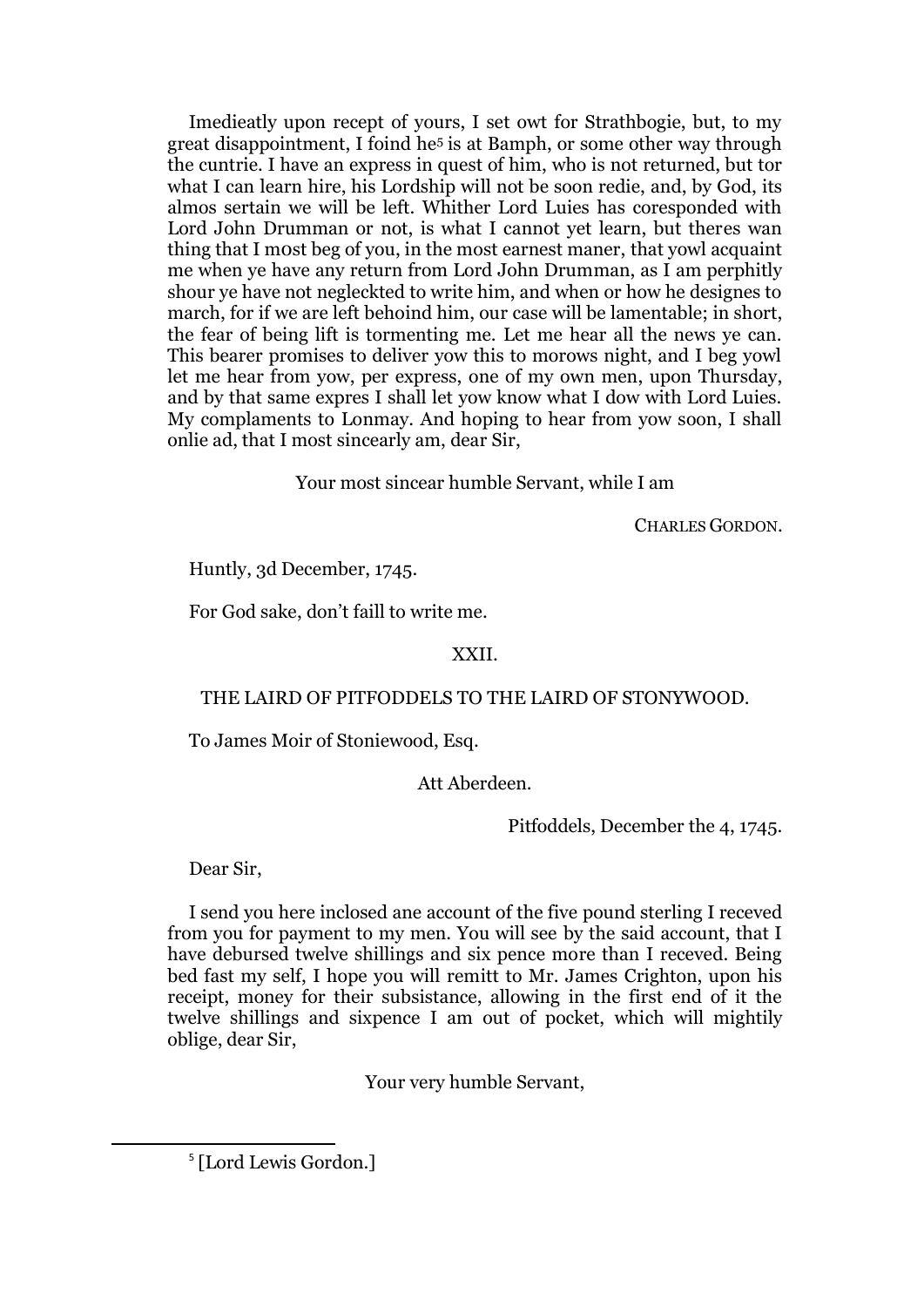November, 1745.

26. Receved from James Moor of Stonnywood, Esq., the sum of five pound sterling, for payment of twenty five men I brought to Aberdeen. The said money was debussed as follows, *viz.:*

|                             | $E$ s. D. |
|-----------------------------|-----------|
| The 26. Payd them           | 0 1 2 6   |
| 27. Payd                    | 0 1 2 6   |
| 28. Payd                    | 0 12 6    |
| 29. Payd                    | 0 1 2 6   |
| 30. Payd                    | ი 12 6    |
| December 1. Payd            | 0 1 2 6   |
| 2. Payd                     | 0 1 2 6   |
| 3. Payd                     | 0 12 6    |
| 4. Payd                     | 0 12 6    |
| Totall                      | 5 1 2 6   |
| Debussed more then received | 0 12 6    |

### XXIII.

### THE LAIRD OF BLELACK TO THE LAIRD OF STONYWOOD.

To James Moir of Stoniewid, Esq.

Dear Sir,

I have yours just now with Mr. Mackie, and would very rethely complyed with your desair, in giving him the party ye desair, if Munaltry and I had not sent of a good many of the men we had upon fitt with Mr. McGrigar of Inverenzie to Aberdeen, which will be with you befor this comes to your hand; in, short, any number of men in the cuntry are such a plague that its a torment to manage them, and we have just now but scrimply as many as serves to rais Lord Aberdeens men in the cuntrie; and as to the gentlemans project of geting volenteirs, I'm afraid his succes will not be great, for the method of fieing has put an efectuall stop to that; in short, as ye have an inclination to serve the yowng man, the most efectuall method ye can take is to give him an order to rais some perish or other, and a party to assist him, and in that case, he may get a good maney. I'm oblidged to you for good news; God incres them, for everey thing goes on most delaitfuly. I shall acquaint the gentlemen in this cuntrie of your sess. Munaltrie wrot the Governor to send owt discharges for the sess of severall paroches up and down thrugh this cuntrie, so ye may dow in this as ye and he thinks fitt. I shall write yow fuly in a day or two. And, on great hast, I most sincearly am, dear Sir,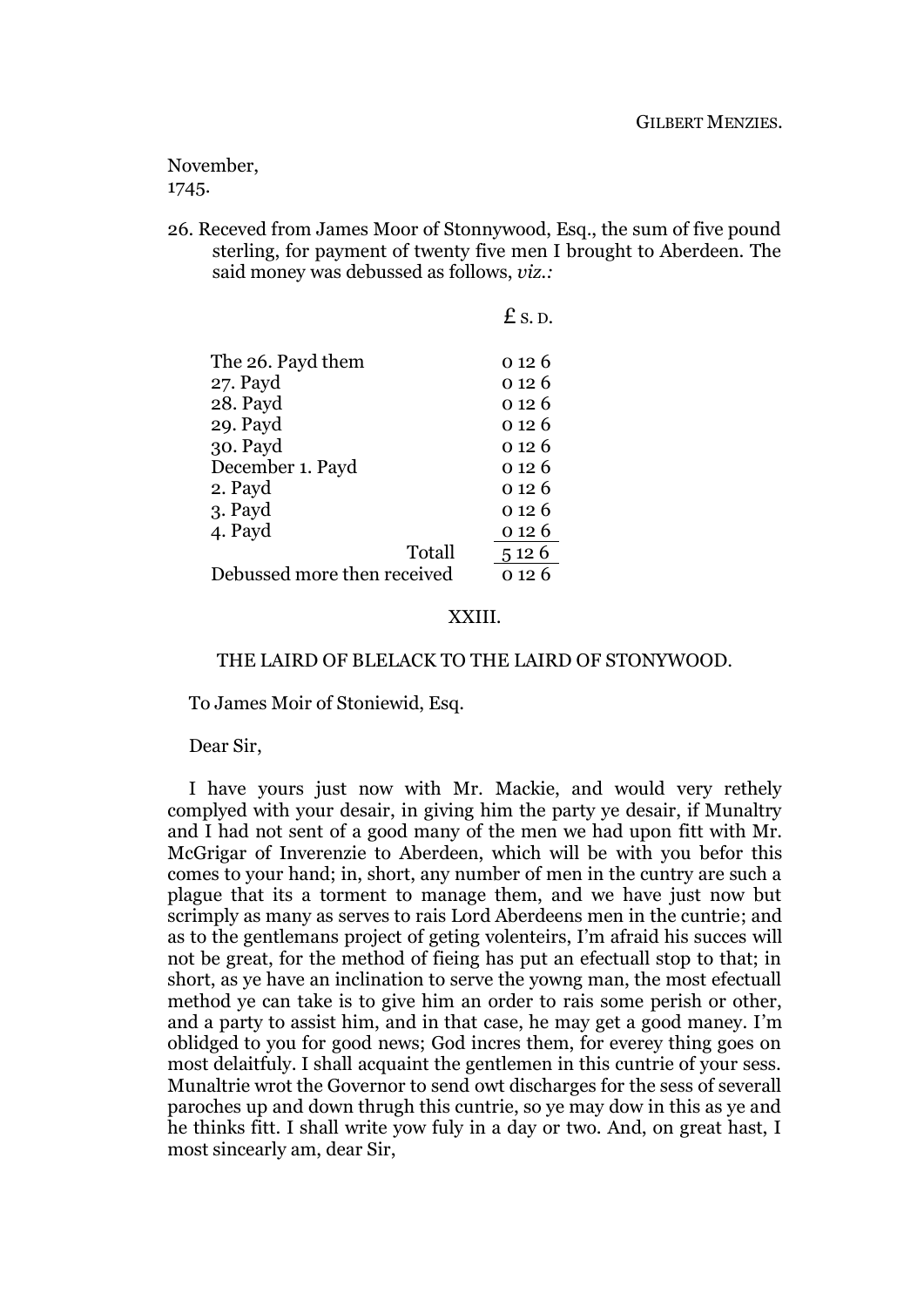### Your most sincear humble servant, while

CHARLES GORDON.

Tarland, December 9th, 1745.

### XXIV.

### THE LAIRD OF LONMAY TO THE LAIRD OF STONYWOOD.

To James More of Stonywood, Esq.

### At Aberdeen.

Dear Sir,

I got the order, which I shall forward to George Forrest. Youle please cause Mr. Dirom make out ane abstract of the taxation; and to quicken the payments, I think you should cause the officers goe through their severall quarters of the town, with two or more soldiers, as you judge proper, to intimate to the several inhabitants to make payment of their taxation, conforme to last years stent.

Youle please cause quarter on those who were deficient in sending in carts for transporting the French provisions, for paying the carts that were hyred. I gave Mr. Petry the leter sent me from Stonehaven, anent one of the casks of bread being broke open, which youle inquire into; and, likeways, Mr. Dirom has a note of some of the carters that broke one of the parells. I think you should intimate the roup of the provisions on hand, by the drum, on Munday next, to be sold on Weddensday forenoon; Mr. Bannerman and Mr. Forbes will advise the putting them in proper lots.

The above is what occurs to me just now, but if any other thing is neeessarry to be done you'le doe it, and any letters to me you'le make open, and. act for me as you judge most expedient. I am, dear Sir,

Yours,

WILLIAM MOIR.

Aberdeen, December 13th, 1745.

Mr. Petry has the order for paying the tax and furnishing the men.

XXV.

### THE LAIRD OF BLELACK TO THE LAIRD OF STONYWOOD.

To James Moer of Stonieweid, Esquire,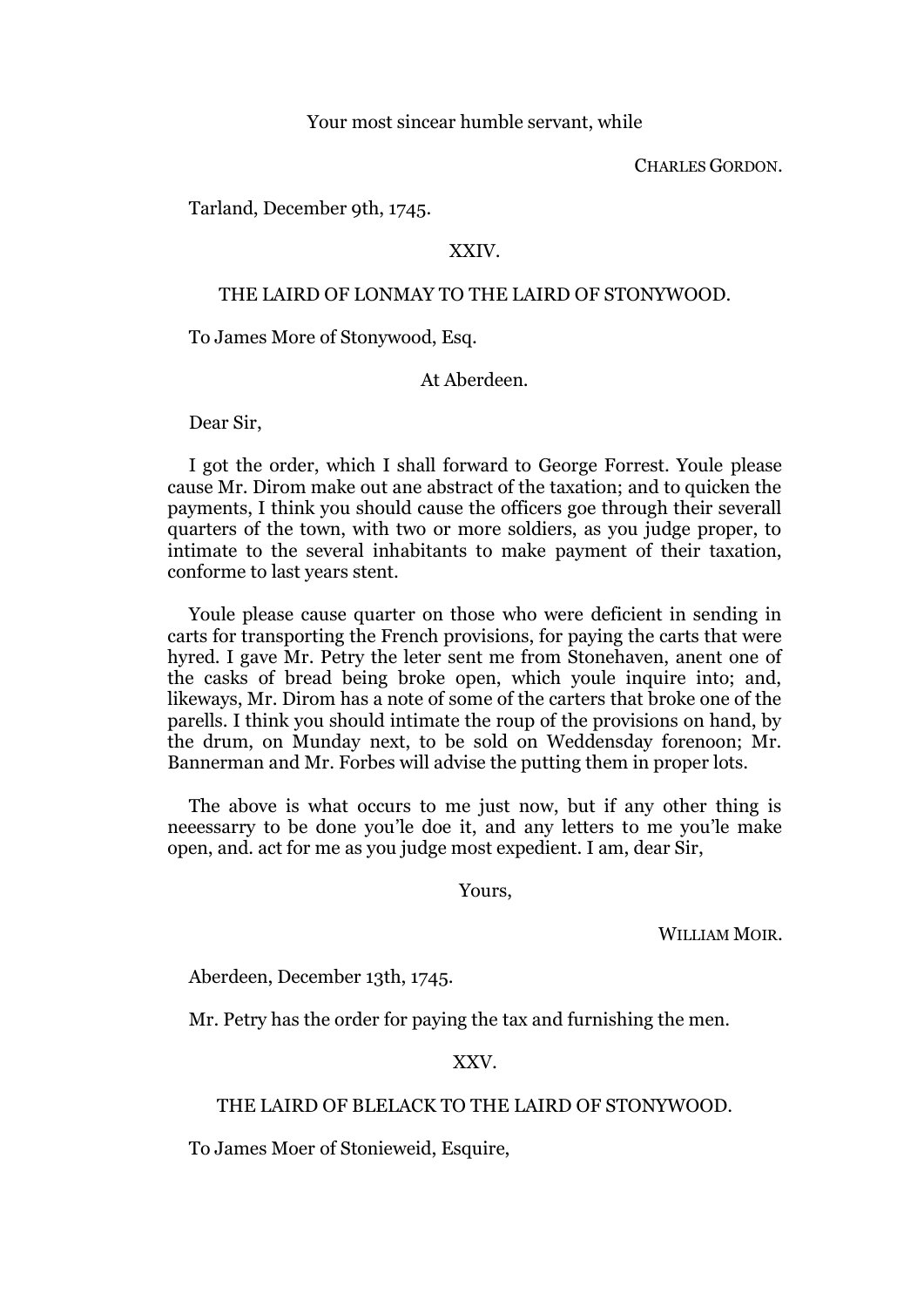### At Aberdeen.

Dear Sir,

At my desair, the Earl of Aboyns tenents sen in their sess by the bearer. They and those conserned for them, incline to have a discharge in terms of the inclosed coppie; therfor, providing the sess be payed, I think its but a mater of indiference how the sess is conceived, so that I expect yowl satisfie them by sending the discharge in terms of the coppie. I have sent the list of the ses Lonmay incloased to Munaltrie, up the cuntrie, where he is just now, who will sertainly ack conform to the directions.

I am just now sending a part of our men of to Aberdeen with a line to Mr. Ross, who will give yow an exact list of their numbers, and receive pay for them, as he does for those thats formerly sent. I was indeed hertely vexed that I could not have the honour of wating of Lord John and Lord Luies Gordon. I'm indeed impatient to know if they have taken any resalutions conserning the time of our marching, which I beg yowl let me know assoon as possable; for, although we were to be hire till Whitsunday, their would be a good dale to dow at the last; onlie I most, in the most earnest maner, guard against our being left behaind, for, by God, I rather almost be a. hangman, or I drove this trade longer.

I have minded your commissions as to your plaids and tartan, which shall be sent yow in the beginning of the week. Pray be so kind as continow to give me what news accurs to yow; its most refreshing hire. I ofer my moat humble servise to the Governor, and I aluays am, dear Sir,

Your most obedient humble Servant,

CHARLES GORDON.

Mill of Giellan, December 14<sup>th</sup>, 1745.

### XXVI.

### THE LAIRD OF LONMAY TO THE LAIRD OF STONYWOOD.

To James More of Stonywood, Esq.

Commanding officer att Aberdeen.

These

Colliston, 16th December, Two afternoon.

Dear Sir,

Just as I was taking horse to come here, I saw a letter from Auchmedden, which gave the most agreeable news of the Prince and his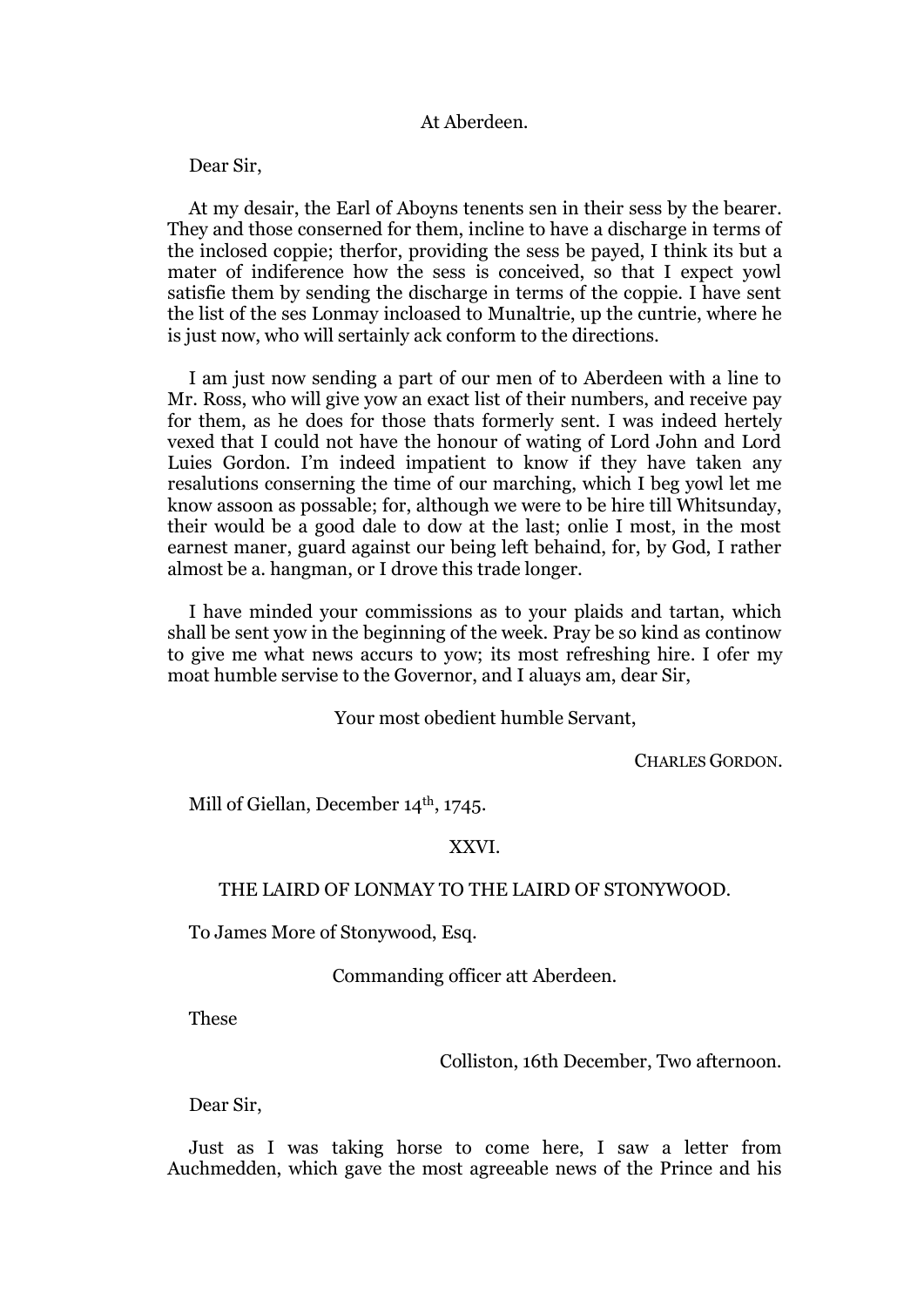army being within twenty miles of London, on Wednesday last. The way he came to know it was by a son of his, who had come down with a sloop of warr that carried arms to Inverness. He was put ashore at Portsoy on Saturday, and tells that they sailed from Harwich on Wednesday last, and then heard that the Elector had set up his standard and drawn out the guards, and train'd bands, who were reckoned to be 14,000, very ill affected. That the Princes army was within twenty miles of them, and*,* by the Ipswich Journal, were reckoned 30,000. That the city of London and all England were mad in favours of the Prince, so I hope in God the Prince is now in possession of London, without bloodshed. The Prince marched through Derbyshire, and gave William of Cumberland the slip, who was far behind him. God make us all thankfull for the Princes success.

I have sent you this by express, who promises to be with you against seven o'clock or sooner, in which case you'll give him eighteen pence. Send off this to Sir Alexander Bannerman, who will forward it to Perth by the most expeditious way he can, which probably may be there before Lord John Drummond, and your other friends will hear of it there. You'll acquaint our friends at Aberdeen, and if you think proper send ane express to Lord Lewis by the way of Fyvie; for, though the news came from the north, it is possible Lord Lewis may not have heard of it,

FROM LOANMAY.

### XXVII.

### THE DUKE OF PERTH TO THE LAIRD OF STONYWOOD.

Sir,

I received your letter, and am very glad to see your recruiting is in so good a way; but as for what you demand of further orders, I think it useless, since, by the Princes letter, you are authorised to rise in arms, and that by the manyfesto, you are allowed to do whatever is for the advantage of the Kings arms; but, in case you want any further orders, let this letter authorise you to do what you shal see most convenient. I hope we shal see you soon, and in the meantime, I remain, Sir, Your most obedient and most humble Servant,

PERTH.

Edinburgh, the 23d September, 1745.

#### XXVIII.

#### GEORGE LOGIE TO THE LAIRD OF STONYWOOD.

For James Moir of Stonywood, Esq. Aberdeen.

Sir,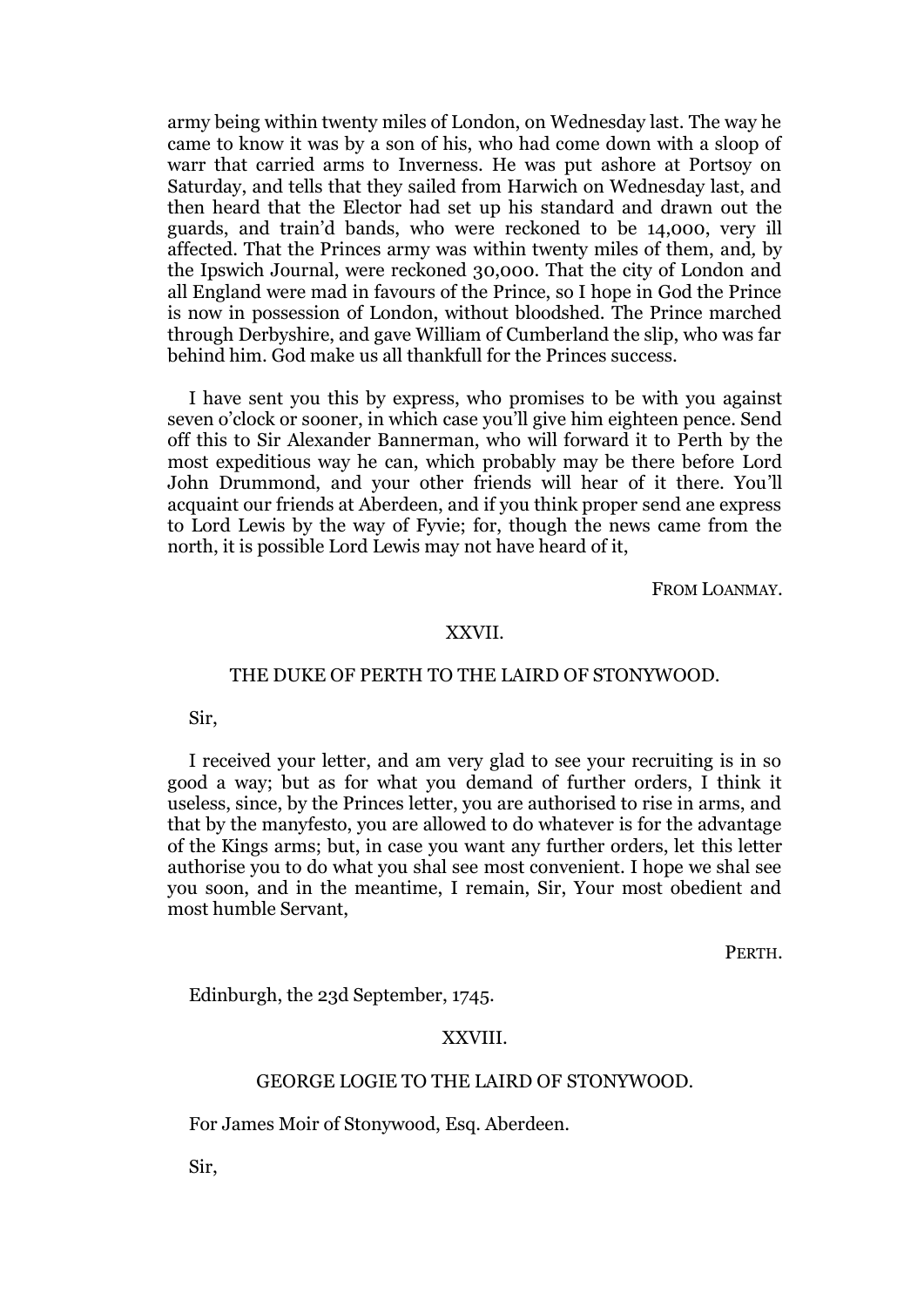The many favours I have received from your family, encourages me to give you this farther trouble.

I have, for thes eight or ten days, been oblidged to abscond from my own home, because Mr. Garioch of Mergay has granted a warrand to apprehend me; for what reason I know not, except because I did not attend a meeting he appointed of the inhabitants of Stonhive, in which every on was ordered to pay five pound sterling, or furnish a man; nether of which I was able to do, and as I was only a lodger in the town, did not think it would have been put upon me.

You must be senceible how great a misery it is for a person to be flying about from place to place, for fear of a prisson, which is my present state; which I begg you'll pitty, and use your intrest with Sir Alexander Bannerman, or who else you think proper, to recall the warrand, and grant me a protection to live at peace in my own hows; and as I never did, so I shall never, meddle with any matters of State, but only mind the business recommended to me, which is suffering much by my absence, and your brothers in particular. I begg you'll send a return by the express who will deliver you this, but who knows not from whom it comes; and, as I suppose, Sir Alexander may be in Aberdeen just now, I hope you'll soon get the affair done, if you are so good as ask it, and, if you have occasion to write him, the bearer will carry your letters. I ofer my respects to your lady, *etc.* and wishing you the compliments of the season, ever am, Sir, Your most obedient Servant,

GEORGE LOGIE.

25th December, 1745.

Pleas cover your answer to Willam Blaber, Writer in Stonhive.

### XXIX.

### LADY TALLASKER TO THE LAIRD OF STONYWOOD.

Sir,

After giveing you my most hearty thanks for your condesention in alouing me to send ane express north, please knou I got a leter just nou from my son.

I hope youl not take amiss to aquant you that the poor wounded men will, Im afraide, be ill of, by reason the doctors seem to be devoided about there atendance, which I aprehend is ocationd by Airdochs sending Doctor Skene to waite of them, which Im told Lord Lewis dise not admit. Its hard the poor pople should be slighted and have no doctor to atend them; on of them hase ten bullets in his arm, who, in all probability, will dy of his wounds, if he be not lookd tou in time. If none of the doctors hear will notise them, I wish I were aloued to take Doctor Burnet from the Old Toun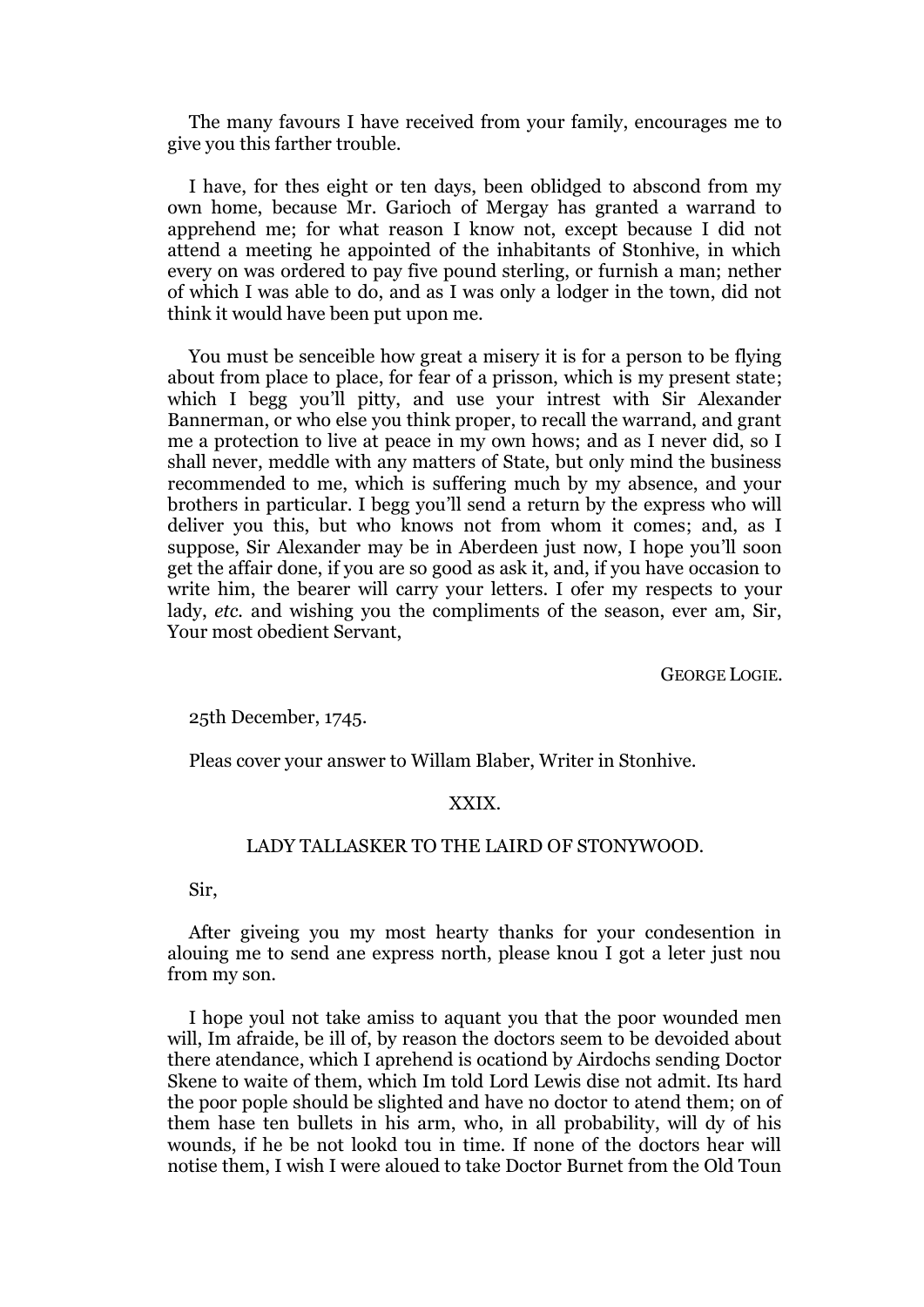to atend them, and I would pay him. I beg youl pardon this fridom from her who, for al that hase hapnd, is, Sir,

Your reall well wisher and Cousin,

CHRISTIAN M'LEOD.

Aberdeen, December 28, 1745.

### XXX.

### THE DUKE OF PERTH TO LORD LEWIS GORDON.

To the Right Honourable

The Lord Lowis Gordon.

My Lord,

His Royal Highness ordered me to writ to your lordship, to congratulate your lordship upon the glorious success of your late engagement with his enemys, and is very glad to see you renew the memory of the honorable actions done by the worthy family you are come off. He also desired me to tell you that, as he was come back again to Scotland, and was going to undertake the seiges of Sterling and Edinburgh Castles, and heard by several reports that some of the English forces would come down to hinder him from taking them, he desired your lordship would come with all convenient speed to join him, as well as all the forces that are in the north of Scotland, and sent me here to forward the junction. As for my own particular, I do assure your lordship that it was with the utmost satisfaction I heard the news of your success, but was not at all surprised that you should have done such a glorious action, because I never expected [less] from Lewis Gordon, Cock of the North. I shal be very glad how soon I have the pleasure of congratulating you by word of mouth, and am, in the meantime, with the most sincere regard, my Lord,

Your Lordships most affectionate Cusin,

And most obedient humble Servant,

PERTH.

Drummond, the 30th December, 1745.

The Prince desires that yon would set horses at different stages, within tuelve miles of one another, for the speedier forwarding of intelligence, no less then three at evry stage, and carefull people to attend them; the Prince is to give allowance for the ex pence.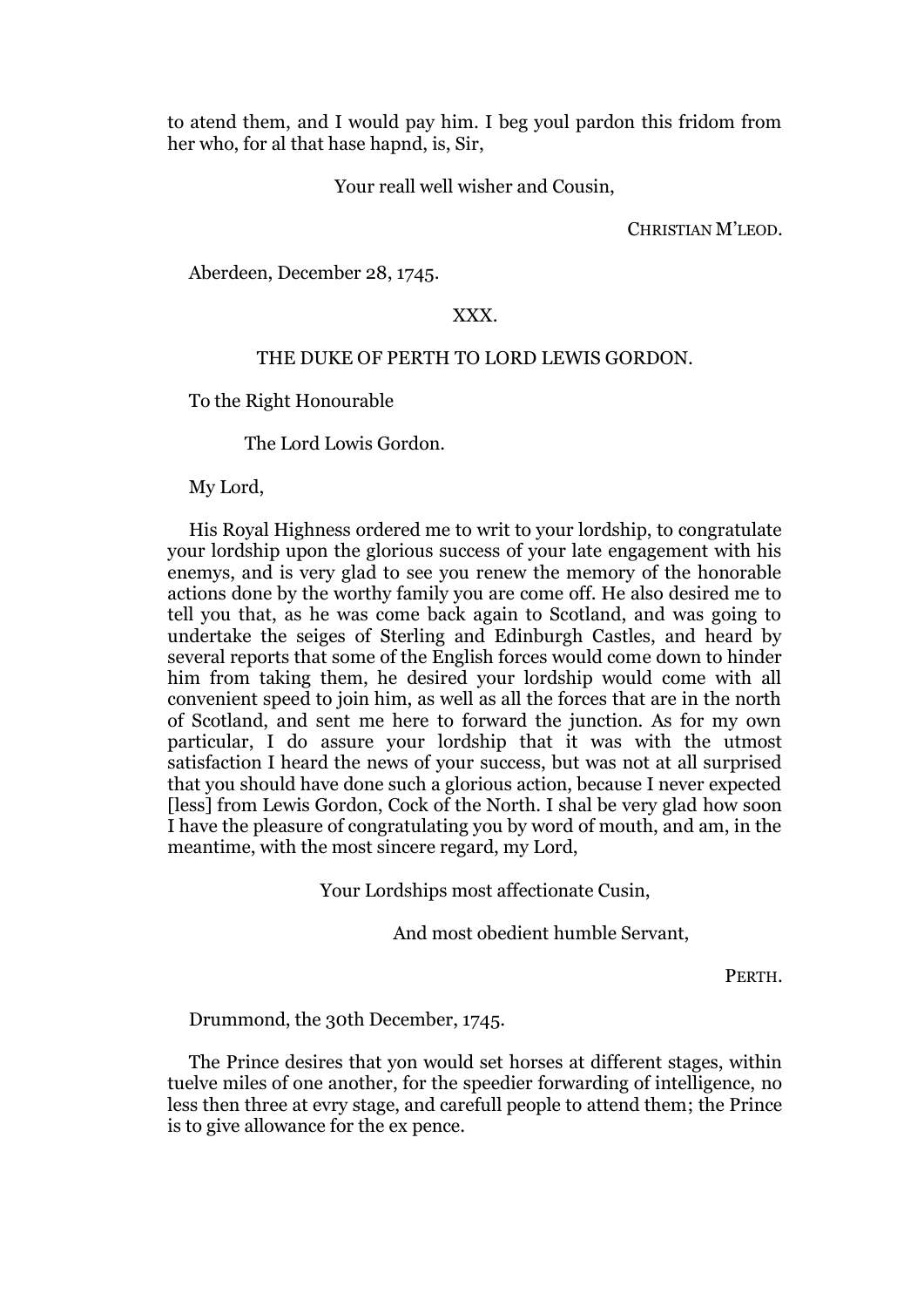#### XXXI.

#### THE DUKE OF PERTH TO LORD LEWIS GORDON.

My Lord,

I have already writ one letter to your lordship, but thought proper [to] send you the bearer, one of my aide de camps, as a message more befitting the regard I have for your lordship. The Prince desired me to congratulate you most kindly from him, upon the honorable victory you have obtained; and, at the same time, thinks your presence, with the troops you have alongst with you so necessary, considering that he hopes the English troops will be such madmen as to follow him to Scotland, and that he will get a fair oportunity to fight them, after the junction of his forces, that he hopes you will join him immediately without loss of time. He has sent me here to forward that junction, and ordered me to gather together all the forces be north Forth, and I am perswaded your lordship will, whateter else you have in view, join immediately, and obey his orders, considering whow pressing they were, and of what consequence it will be. As I hope to see your lordship soon, I shal add no more for the present, but that I am, with all sincere regard, my Lord,

Your Lordships most affectionate Cusin,

And obedient humble Servant,

PERTH

Fernton, the 31st December, 1745.

My Lord, As the Prince hears that your lordship has taken several prisoners of the name of MacLeod, he expects that several of them will turn to him, and there are some gentlemen here of the name of MacLeod, they think that the only way of doing it effectually is to bring them here, that they may speak to them, therefore, I believe the Prince will take it well that your lordship brings them alongst with you.

#### XXXII.

### THE EARL OF KINTORE TO THE LAIRDS OF LONMAY AND STONYWOOD.

To Lonmay and Stonywood.

Gentlemen,

I give you this trouble to acquainte you that Captain Lewis Gordon has been quartering here for several days, for cess, men, and money; and as my factore is from home just now, I can not doe aney thing with the tennants myself untill he returns, which will be in a day or tow hence, and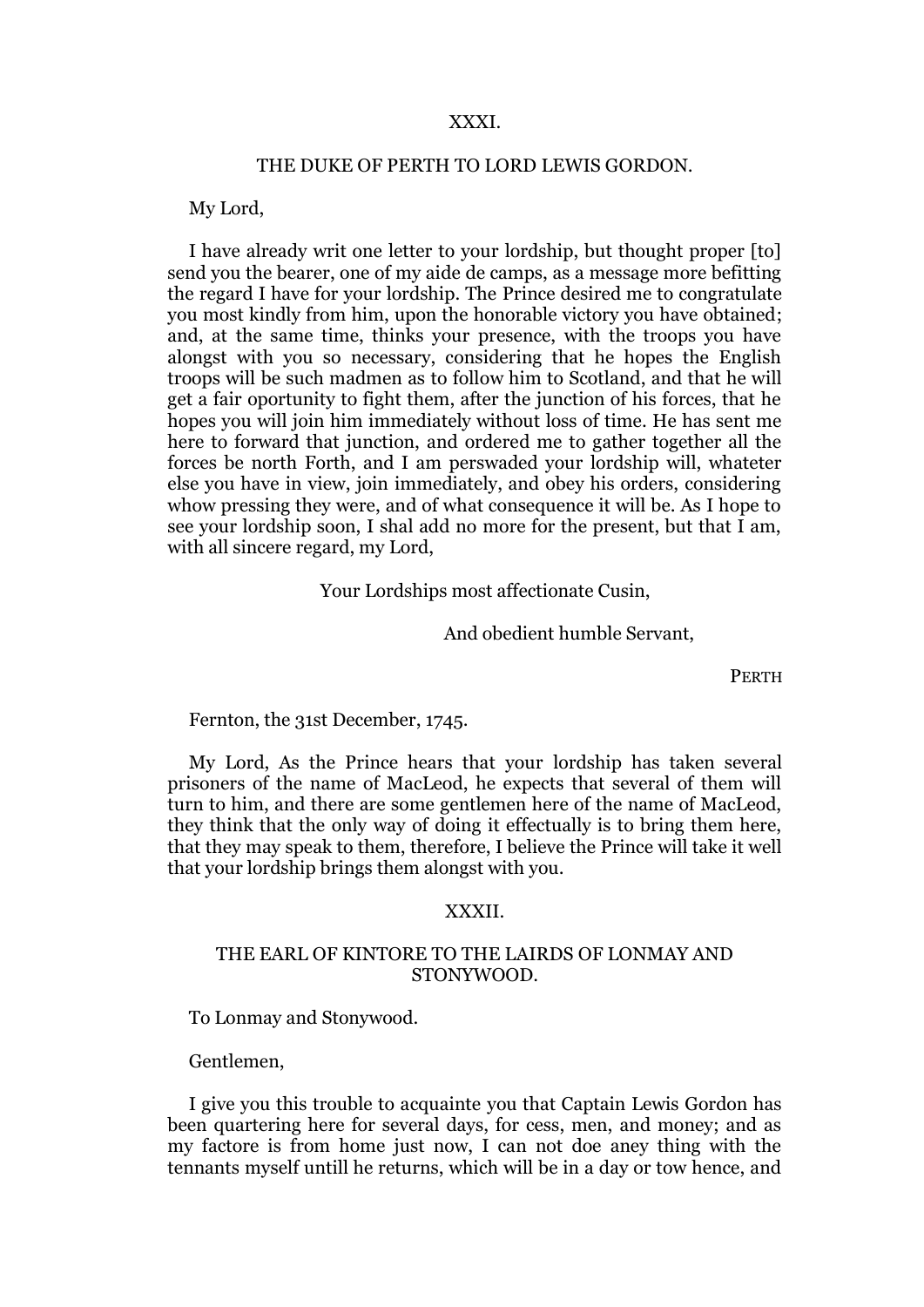againest Moonday neixt I shall send him into town to clear all the demmands upon my estate as to cess, etc. I understand you wante either men or money, which one of the two will be ordered sometime on Moonday neixt. I hope you'll forgive this scraule, it is wrote in hast. And belive me to be, Gentlemen,

### Your most humble servant,

KINTORE.

Keith-hall, Jannuary 1st, 1746.

### XXXIII.

### THE PROFESSOR OF DIVINITY IN KING'S COLLEGE TO THE LAIRD OF STONYWOOD.

Honorable Sir,

The tenant of Carntradlin tells me just now, he is partyd on for levy money. I did not think I had merited any peculiar hardship, as I paid as cheerfully as others the five pound layd on me already, and have no other property than what belongs to that mortification, of which the house [I] live in is a part. You know besides, that mortifications, as Carntradlin is, do not pay any publick dues of cess, etc., nor is it in the cess books, since by Act of Parliament it is free. I need not represent, over and above, the straits I have been in all this summer for subsistence to my family by stoppage of my sallary, it lying all on publick funds, except that poor spot of ground, out of which I have got nothing this twelve moneth of money, but from one plough ffarmed by the bearer, with the miln. If you take these things to consideration, I will expect your sympathy and forbearance, which, with the compliments of the season, is humbly offered by, Sir,

Your most humble Servant,

JOHN LUMSDEN.

Kings College, January 4, 1745 [6].

### XXXIV.

#### THE LAIRD OF ACCHRIACHAN TO THE LAIRD OF STONYWOOD.

Colonel Janes More off Stonnywood,

Att Aberdeen.

Honored Sir,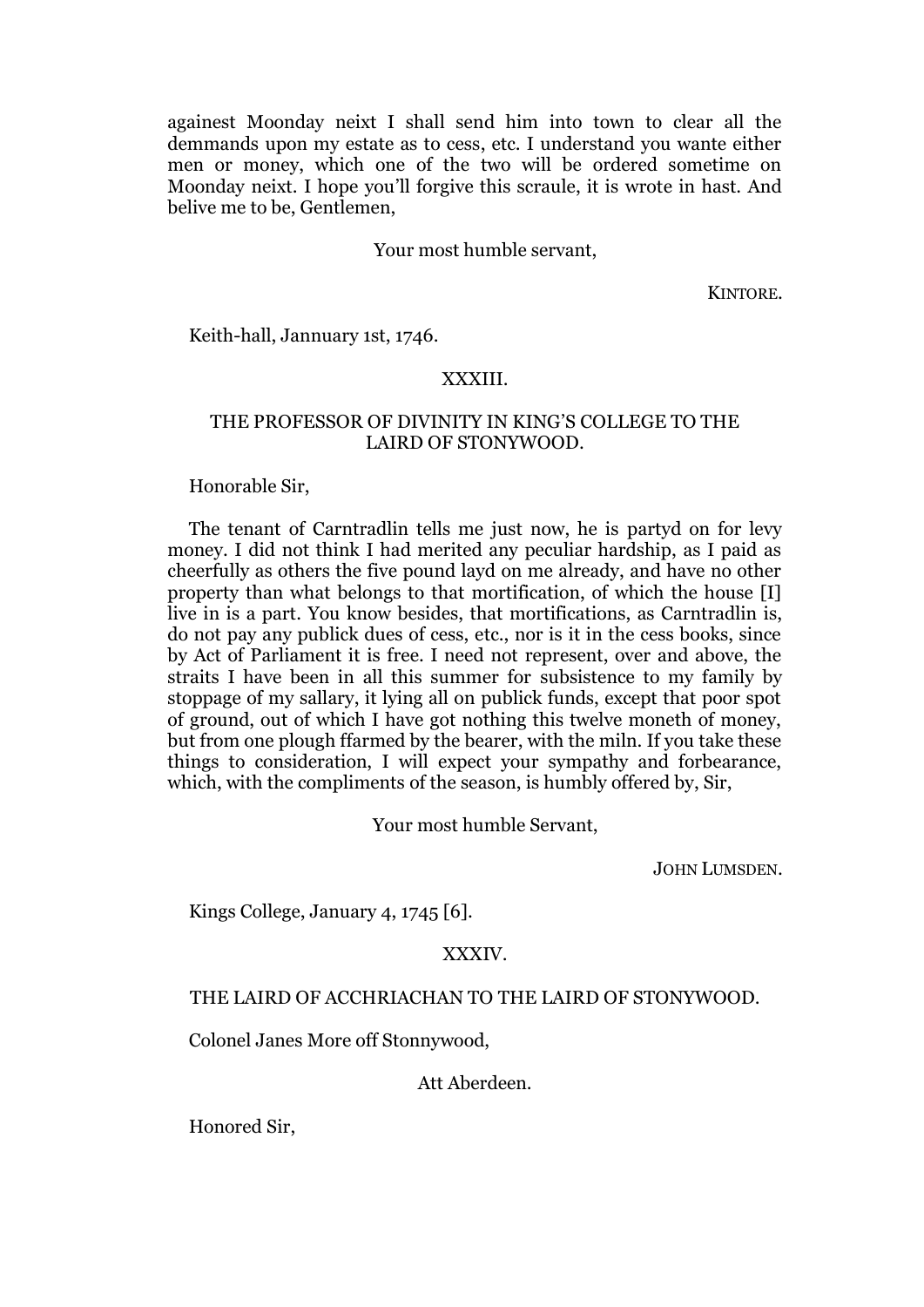I was sоrrу to havе miss'd you at Bremarr, where I expected to have received orders, as I was within twelve miles of my own country, and wanted to get home to raise more men, particularly my deserters; however, my men declined going by Aberdeen, and woud by no means condescend to go until they once got home to see their ffamilies, and my going without them along was loseing them for good and all, so that I presumed to go along with them, in hopes of makeing some few more, and to keep them together. However, I thought it my duty to run you this express, to receive your orders, and to learn where I am to meet and join the battalion, which I can do at Strathbogy or Fochabers (if you martch to Inverness), as both these places are within sixteen miles of my house.

I spoke to Mr. Abernethy this morning, calling for this weeks pay, but he had it not, so that if you pleas to remitt me a weeks pay or so, by this bearer, this shall serve as recept for the same; ffor as I design to raise men, I must have my men close on duty and on parties.

If you want any Highland plaids or tartans for the men, acquant me, and I'll endeavour to provide in some. I beg you'll forgive this freedom, and beleive me to be, honored Sir,

Your affectionatt humble Servantt,

DONALD FARQUHARSON.

Invercald, February the 9th, 1746.

### XXXV.

#### THE LORD ARBUTHNOTT TO THE LAIRD OF STONYWOOD.

To Colonel James Moir of Stonywood,

### In the Princes Camp.

Sir,

I have putt the inclosed under this cover, which you'l please take the trouble to deliver to Lord Pitsligo with your conveniency. Lady Nicolson has not recovered her own sadle horse, which was a blue pownie, and can be of little use for a camp. I am hopefull youl be able to prevail with Captain M'Innes and Birkenbuss, to return him, which will do the lady a singular favour, as it will not be an easy matter for her to find out any other horse that pleases her so well as this does. The bearer gave me a very particular and distinct account of the late battle near Falkirk, in which the Princes army gain'd a complete victory, and without very great loss on their side, which was a very extraordinary thing, considering the regular army they had to encounter with, and the experienced generals that commanded it; but God has all along, in a very surprizing manner, favoured the Princes cause, and I am hopefull will ever continue to do so to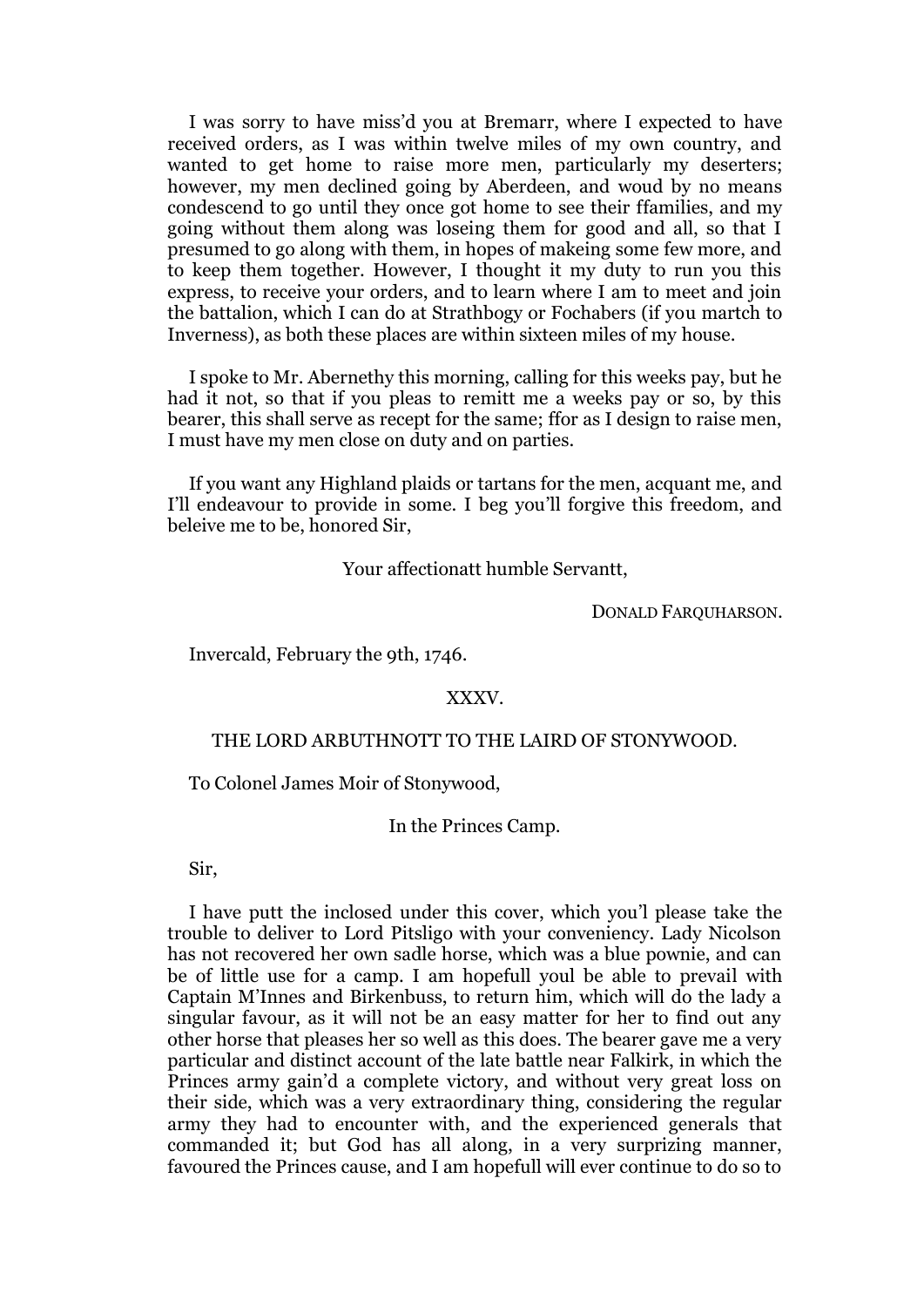the end. The town of Aberdeen is in the greatest confusion and disorder imaginable; and, if something be not done soon to preserve peace and order in it, it is much to be feard that the inhabitants will enter into blood with each other, which I wish may be prevented in time. God Almighty preserve you from all the dangers you shall be exposed to in the field and every where else, and keep you alwaies under His special care and providence. I offer my compliments to your uncle and all friends, and am, Sir,

Your most humble Servant,

ARBUTHNOTT.

Arbuthnot, January 31st, 174 $\frac{5}{6}$ .

### XXXVI.

### LORD GEORGE MURRAY TO THE LAIRD OF STONYWOOD.

Old Rein, 12th February, 1746.

Sir,

I find, by reason of this storm, our people will not be gott vp so soon as I expected, and consequently we will not pass the Spey for sevrall days. I'm convinced nothing can be of greater use to the service then staing as long as you can, with safety at Aberdeen, with the regiment of foot and the Hussars; and if once we had dispersed those people with Lord Louden, I believe I shall send most of the horse, and some more foot, back to Aberdeen. In the mean time, be as busy as posible in colecting the cess and militia money. I am, Sir,

Your most humble Servant,

GEORGE MURRAY.

### XXXVII.

#### LORD GEORGE MURRAY TO THE LAIRD OF LONMAY.

Strathbogie, 13th February, 1746.

Sir,

I received yours of yesterdays date this evening. I have wrote to Collonel Bagot, to which I referr you, and I am more and more perswaded that the battalion, commanded by Collonel Moir, should continue at Aberdeen till Collonel Bagot, you, and he, shall find it necessary to retire to this place; but I would fain hope that we shall be moveing southwards before that time.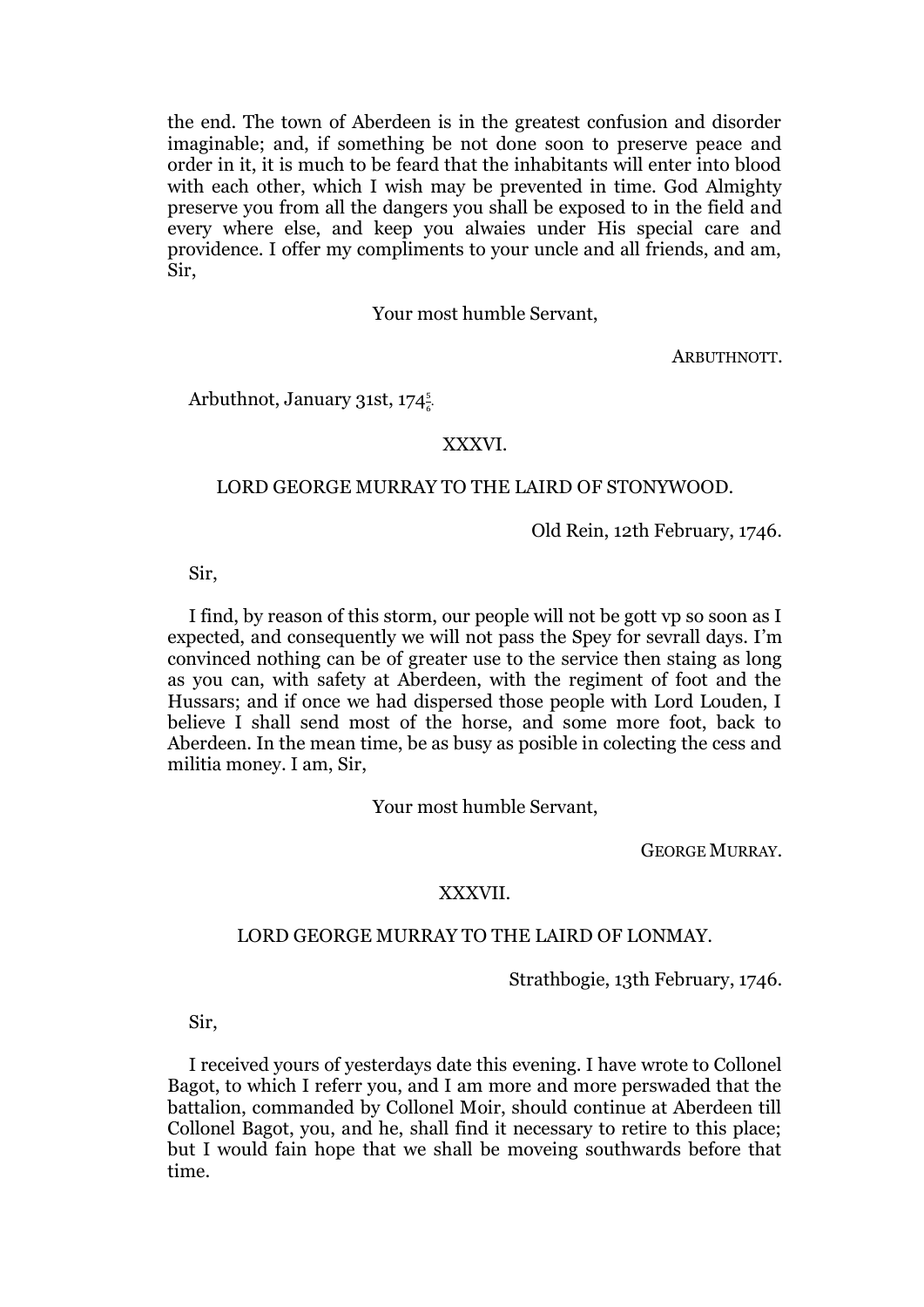As for Sir William Gordon, Sir James Kinloch, and any of my Lord Ogilvies men, they will proceed, with all expedition, to this place, and follow us into Murray. I find it will be Monday, at soonest, before we reach Elgin, by reason of this great storm, and the many carrages we are obliged to take along with us. I am, Sir,

### Your most humble Servant,

GEORGE MURRAY.

I leave some men at this place. I hear Lord Loudens men are all retyred to Inverness.

### XXXVIII.

### LORD LEWIS DRUMMONDTO THE LAIRD OF STONYWOOD.

To Mr. Moor,

Commandant at Aberdeen.

Inveroury, 14th February, 1746.

Sir,

The bearer being wife to a very honest man, sergent of our regiment, and not in a condition to march further north, I have sent her to Aberdeen to wait our marching south. I beg you wil be so good to cause procure her a lodgeing, and reccommend that the poor woman may be civilly used in whatever she has occasion for. I hope you wil excuse this trouble from, Sir, your most humble and most obedient Servant,

L. DRUMMOND DE MELFORT,

Lieutenant-Colonel of Scots Royal.

#### XXXIX.

### LORD GEORGE MURRAY TO THE LAIRD OF STONYWOOD.

To Collonel James Moir, or the Governour of Aberdeen.

> The express is paid. Opened and sealed again, by James Kinloch Nevay.

> > Castle Gordon, 16th February, 1746. Eight at night.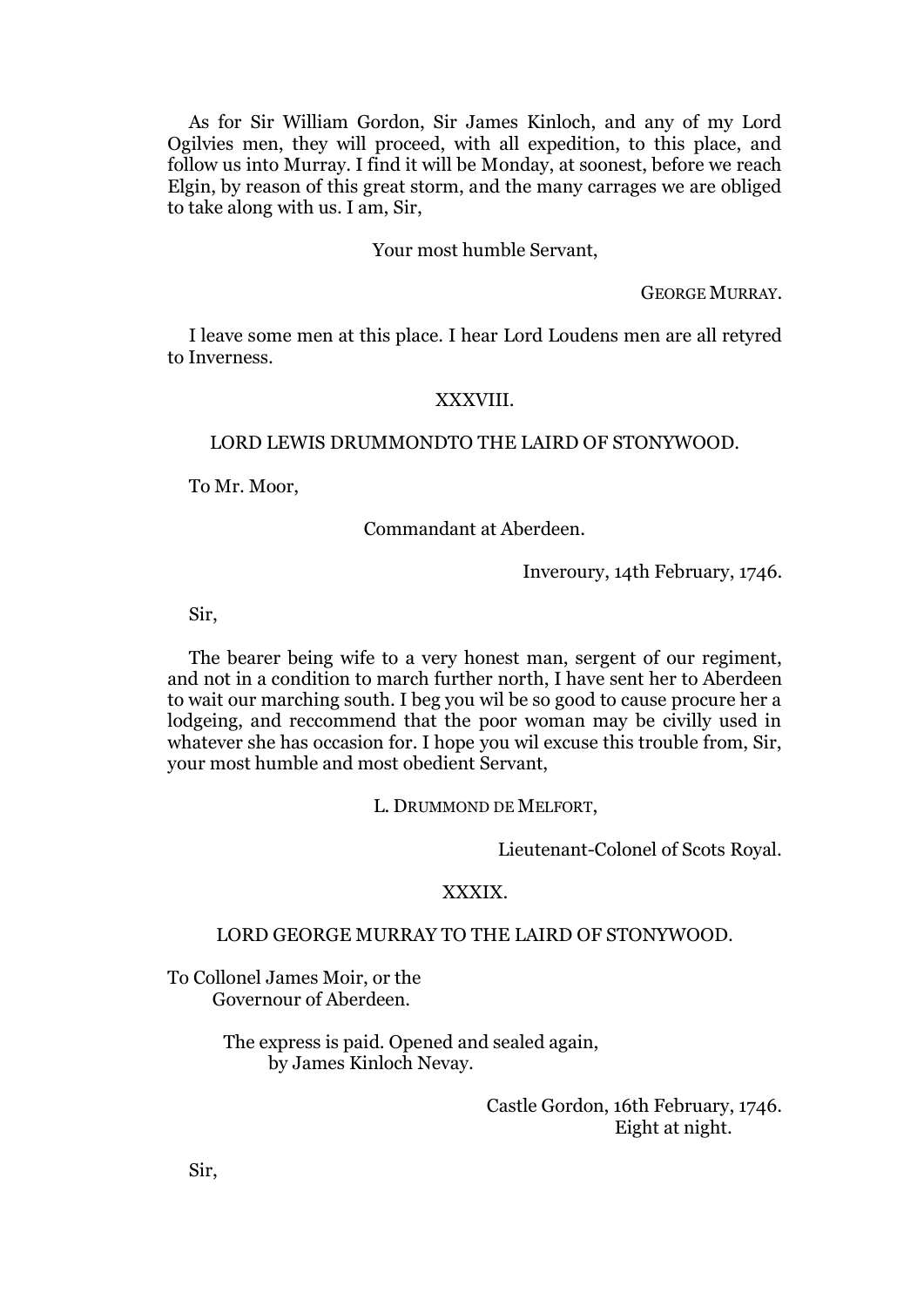I have just now your letter of yesterdays date, and I am surprised the Governour of Aberdeen should have been absent upon so criticall [an] occasion. I must referr you and him to the derections I left you, and what I have since wrote. As long as it is safe to stay at Aberdeen, it is no doubt it will be for the good of the service that you do so. If any ships of the enemys should appear off Aberdeen, as they can have but a few marines aboard, I reckon you will be able to keep them off; but, in the event of your being obliged to come this way, you will take care to come all off in a body, and send expresses to Bamff and elsewhere, in case of any of our troops be in these places, that they may all join here and pass the Spey together.

Lord Ogilvy's tardiness disconcerts me much, for I am pressed by his Royall Highness, who is this night at Moy, to go forwards. I am, Sir,

Your most humble Servant,

GEORGE MURRAY.

### XL.

### JAMES KINLOCH TO THE LAIRD OF STONYWOOD

Сullеn, 28th February. 1746.

Dear Sir,

Yours being dated from Torriff, surprised me this morning for I saw orders from Lord John Drummond for you to march to this place. The orders come to be forwarded by Captain Grahame of Goiroch, of the Perthshire Horse, who forwarded them yesternight by one Mr. Blair of his troop, so that I reckon youll march streicht back by die wav of Banff. As for our motions, I'm really at a loss to write you them. We were ordered about three oclock yesternight to march back to Strathbogie; I write back by express to Lord Ogilvy, telling him it was impossible at that time of day to take such a march, but should wait the return of the express this morning. My Lord came last night to Rannes, within two miles of this, but as yet no accounts. The Ambassador came here last night, and is this morning returned the way he came, and I find all the army is to cross the Spey, for the French ships have all got orders to stand west for Cromerty Firth and land at Findhorn. The ships we saw yesterday of this and Portsoy, proved to be English that come from Inverness; the Lyon was seen on board of one of them. I am, with regard, dear Sir.

Your most faithfull servant,

JAMES KINLOCH NEVAY.